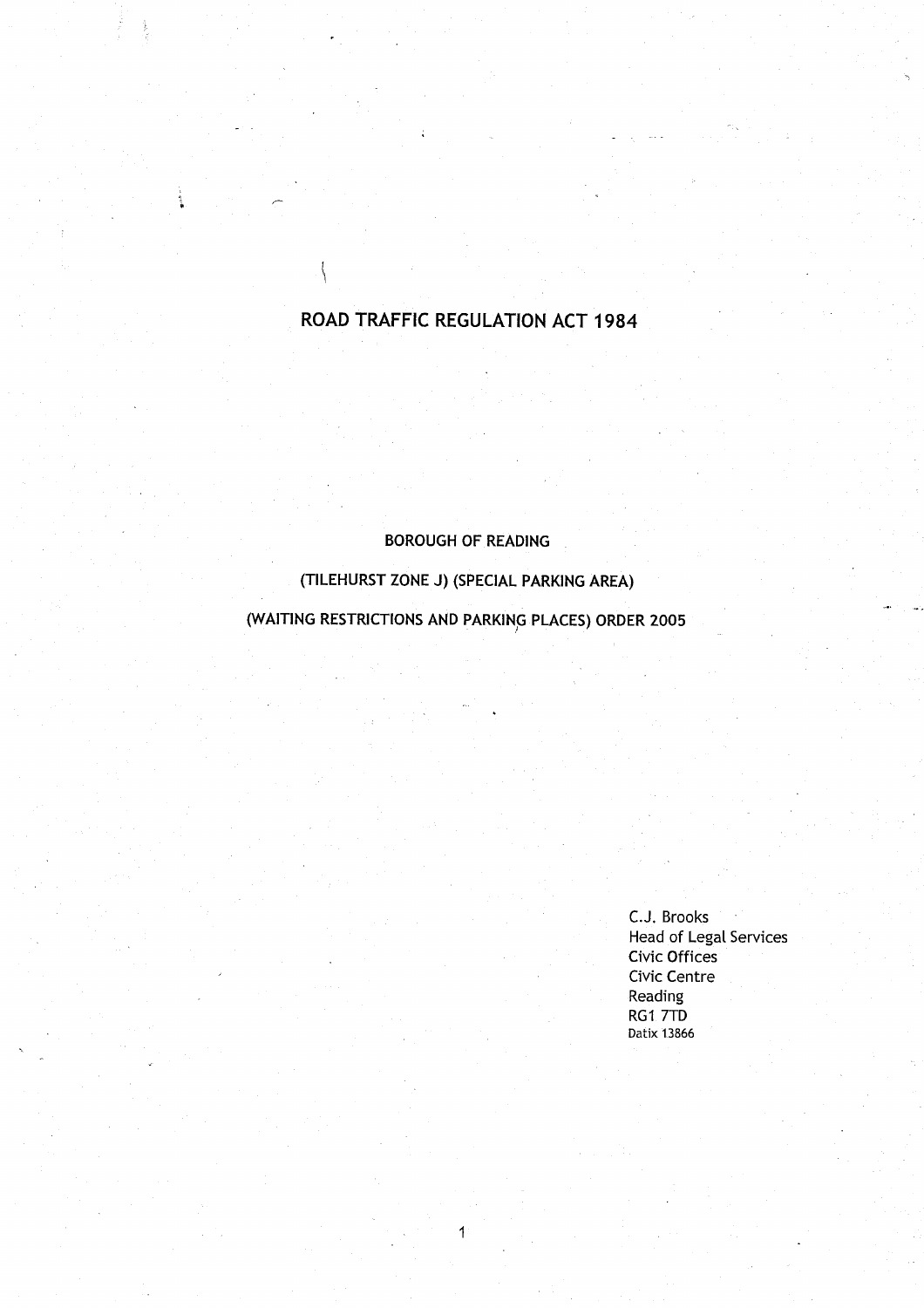**THE BOROUGH OF READING** 

(TILEHURST ZONE J) (SPECIAL PARKING AREA )

(WAITING RESTRICTIONS **AND PARKING** PLACES **) ORDER 2005**

**The Reading Borough Council** (**hereinafter referred to as** " **the Council** ") **in exercise of the powers conferred by Sections 1** ( **1), 2(1) to** ( **3), 4(2) 32**, **35 and 124 of and Part IV of Schedule 9 of the Road Traffic Regulation Act 1984 ("the Act of 1984** "), **as amended and of all other powers thereunto enabling and after consultation with the Chief Officer of Police in accordance with Part III of Schedule 9 to the Act of 1984 and the Road Traffic Act 1991, hereby make the following Order:**

### **PART** <sup>I</sup> **CITATION AND INTERPRETATION**

**<sup>1</sup> . This Order shall come into operation on the 18th April 2005 and may be cited as The Borough of Reading** (**Tilehurst Zone J) (Special Parking Area** ) (**Waiting Restrictions and Parking Places**) **Order 2005.**

**2. In this Order**, **except where the context otherwise requires** , **the following expressions have the meanings hereby respectively assigned to them:**

**"ambulance**" **has the same meaning as in the Vehicle Excise and Registration Act 1994 ;**

**"authorised agent**" **means the parking services contractor appointed by and acting on behalf of the Council for the purposes of the supervision and enforcement of this Order;**

**"authorised cab rank" means an area of carriageway which is comprised within and indicated by road markings complying with diagram 1028 .2 in Schedule 6 to the 2002 Regulations;**

**"authorised officer** " **means the Head of Planning and Transport for the Council or any other officer to be designated by the Council ;**

**"authorised parking place** " **means any parking place on a road** , **authorised or designated by this Order;**

**"bus" has the same meaning as in Regulations 22 of the 2002 Regulations;**

**"bus stand**" **means any area of carriageway**, **intended for the for the waiting by buses**, **which is comprised within and indicated by road markings complying with diagram 1025** . **1 and incorporating the words** "Bus **Stand** " **in Schedule 6 and a sign complying with diagram 975 in Schedule 5 to the 2002 Regulations;**

**"bus stop clearway**" **means any area of carriageway intended for the waiting by buses, which is comprised within and indicated by road markings complying with" diagram 1025** . **1 in Schedule 6 and a sign complying with diagram 974 in Schedule 5 to the 2002 Regulations;**

**"business permit** " **means a permit issued to a business occupying premises, the postal address of which is in** a road **or part of a road specified in Schedule 499 and issued** under **the provisions of Article 22 ;**

**"business permit holder** " **means a person to whom a business permit was issued under the provisions Article 22 ;**

**"carriageway** " **means a way constituting or comprised in a highway being a way (other than a cycle track**) **over which the public have a right of way for the passage of vehicles ;**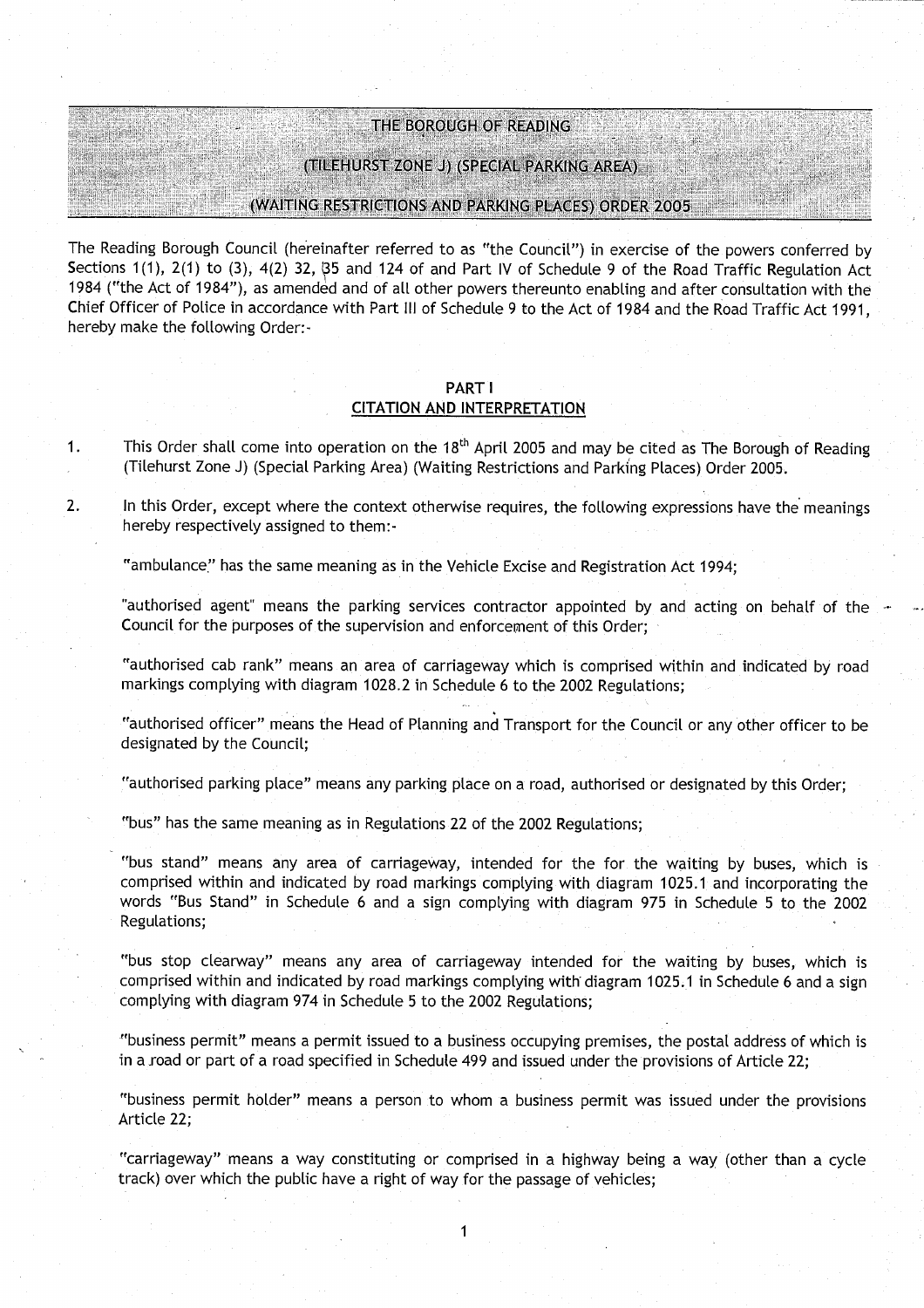"disabled person's badge", "disabled person's vehicle" and "parking disc" have the same meanings as in the Local Authorities Traffic Orders (Exemption for Disabled Persons) (England) Regulations 2000;

"doctor" means a 'fully registered person' as defined in section 55 of the Medical Act 1983;

"driver", in relation to a vehicle waiting in a parking place or on a road or length of road, means the person driving the vehicle at the time it was left in that parking place or road or length of road;

"enactment" means any enactment, whether public general or local, and includes any order, byelaw, rule, regulation, scheme or other instrument having effect by virtue of an enactment and any reference in this Order to any enactment shall be construed as a reference to that enactment as amended, applied, consolidated, re-enacted by or as having effect by virtue of any subsequent enactment;

"goods" means goods or burden of any description and includes postal packets of any description;

"delivering" and "collecting" in relation to any goods includes checking the goods for the purpose of their delivery or collection;

"goods vehicle" means a motor vehicle which is constructed or adapted for use for the carriage of goods or burden of any description and which does not exceed 5.30 metres in length or 2.25 metres in height;

"hackney carriage" means a vehicle licensed under Section 37 of the Town Police Causes Act 1847, Section 6 of the Metropolitan Carriages Act 1869, or any similar enactment:

"immobilisation device" has the same meaning as in Section 104(9) of the Road Traffic Regulation Act 1984;

"loading" means the loading or unloading of goods to or from a vehicle ;

"motorcycle" and "invalid carriage" have the same meanings as in Section 136 of the Road Traffic Act of 1984;

"owner", in relation to a vehicle means a resident who is named in the vehicle registration document as the registered keeper of a goods or passenger vehicle or who has the use of such a vehicle in the course of his employment and who is entitled to use such a vehicle as though he were the registered keeper thereof;

"parking attendant" means a person authorised by or on behalf of the Council to supervise any parking area;

"parking place" means a road or length of road which is provided for the leaving of vehicles;

"passenger vehicle" means a motor vehicle (other than a motor cycle or invalid carriage) not exceeding 5.30 metres in length and 2.25 metres in height and constructed or adapted for the carriage of passengers and their effects;

"penalty charge" and "reduced penalty charge" means a charge set by the Council under the provisions of section 66 of the Road Traffic Act 1991 and with the approval of the Secretary of State for Transport which is to be paid to the Council within 28 days beginning with the date of the notice, or 14 days in the case of a reduced penalty charge, following the issue of a penalty charge notice ;

"penalty charge notice" means a notice issued or served by a parking attendant pursuant to the provisions of section 66 of the Road Traffic Act 1991;

"permit" means a permit issued under the provisions of Articles 22, 23, 26 and **27;**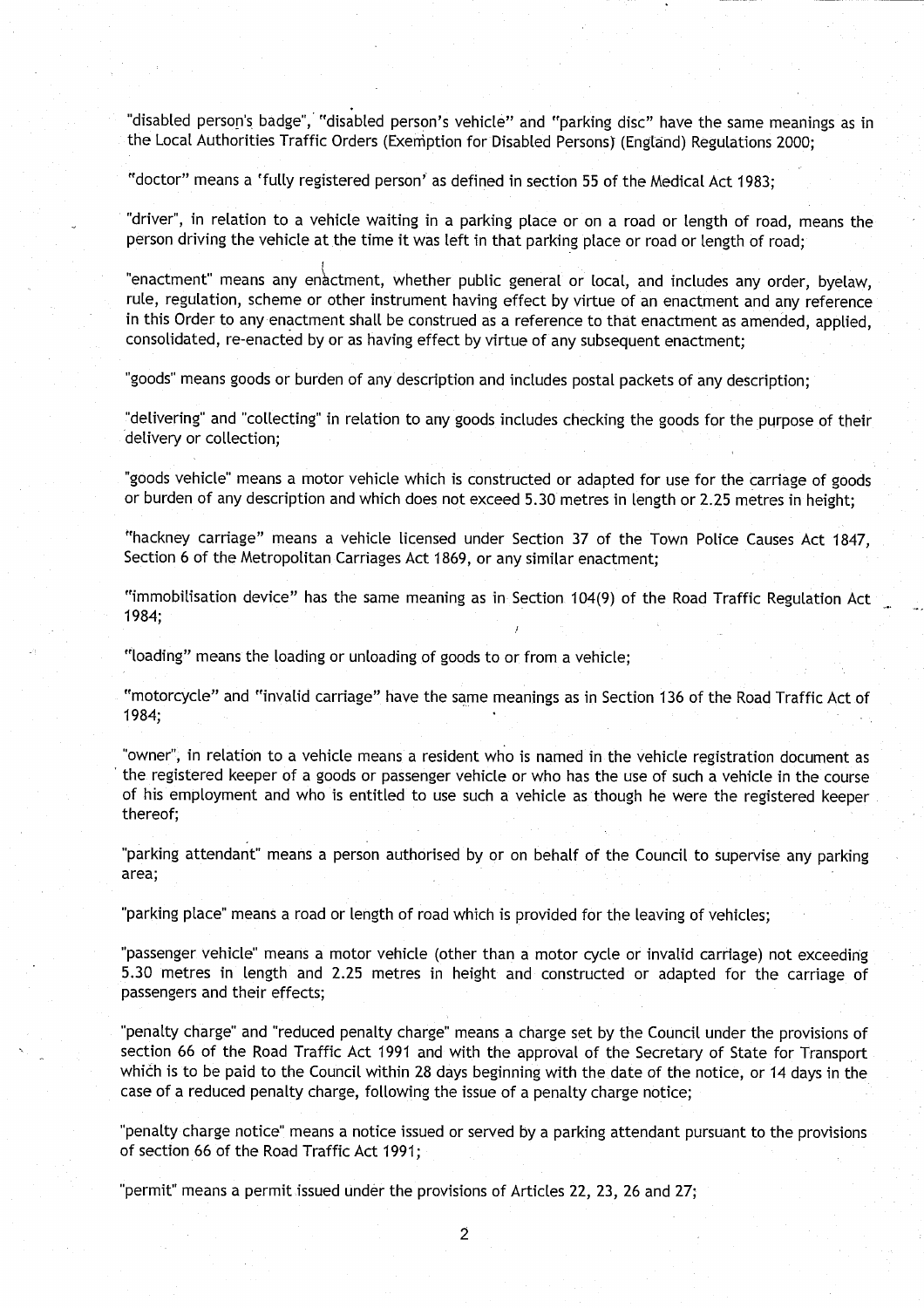permit **holder**" **means a person to whom a permit has been issued;**

"permitted hours" means the hours shown at the commencement of a Schedule;

**"relevant position**" **in respect of: -**

- **(a) a disabled person**'**s badge or a parking permit, means**
	- **(i) in the case of a vehicle fitted with a front windscreen** , **that the badge or permit is exhibited thereon with the front facing forward on the nearside of and** immediately behind the windscreen; or
	- **(ii) the case of a vehicle not fitted with a front windscreen**, **that the badge or permit** is exhibited on the front or nearside of the vehicle;
- **(b) a disabled person's parking disc, means that the side showing the time is facing forward or outward and immediately behind the windscreen or side window nearest to the kerb ;**

**"resident** " **means a person whose usual place o** f **abode is at premises the postal address of which is in a road or part of a road specified in Schedule 499 ;**

**"specified position** " **a vehicle left in a parking place during the permitted hours in accordance with the foregoing provisions of this Order shall cause it so to stand :**

- **(a) in the case of the parking place in relation to which special provisions as to the manner of standing of a vehicle in that place are specified in an item specified in a Schedule as to be in accordance with those provisions ;**
- **(b) in the case of any other parking plac e**
	- **(i) if the parking place is not in a one** -**way street**, **that the left or near-side of the vehicle is adjacent to the left**-**hand edge of the carriageway;**
	- **(ii) that the distance between the edge of the carriageway and the nearest wheel of the vehicle is not more than 306 millimetres ;**
- (c) so that every part of a vehicle is within the limits of a parking place;<br>
(d) that no part of the vehicle obstructs any vehicular means of ingress t
- **(d) that no part of the vehicle obstructs any vehicular means of ingress to or egress from any premises adjacent to the side of the road on which the vehicle is waiting .**

**"specified hours" means the hours shown at the commencement of a Schedule containing parking or unloading places;**

**"telecommunication system** " **has the same meaning as in the Telecommunications Act 1984;**

**"The 2002 Regulations**" **means the Traffic Signs Regulations and General Directions 2002 ;**

" **traffic sign** " **means a sign of any size, colour and type prescribed or authorised under** , **or having the effect as though prescribed or authorised under Section 64 of the Act of 1984 .**

- **<sup>3</sup> . (a) Except where otherwise stated**, **any reference in this Order to a numbered Article or Schedule is a reference to the Article or Schedule bearing that number in this Order ;**
	- (b) **insofar as any provision of this Order conflicts with a provision which is contained in an Order made or having effect as if made under the Act of 1984 and existing at the time when this Order comes into operation and which imposes a restriction or prohibition on waiting by vehicles other than buses in a Bus Stop Area or grants an exemption from such restriction or prohibition, that provision of that Order shall prevail.**
- **4. The prohibitions imposed by this Order shall be in addition to and not in derogation of any restriction, prohibition or requirement imposed by any Regulations or Orders made or having effect as if made under the Act of 1984, or by or under any other enactment .**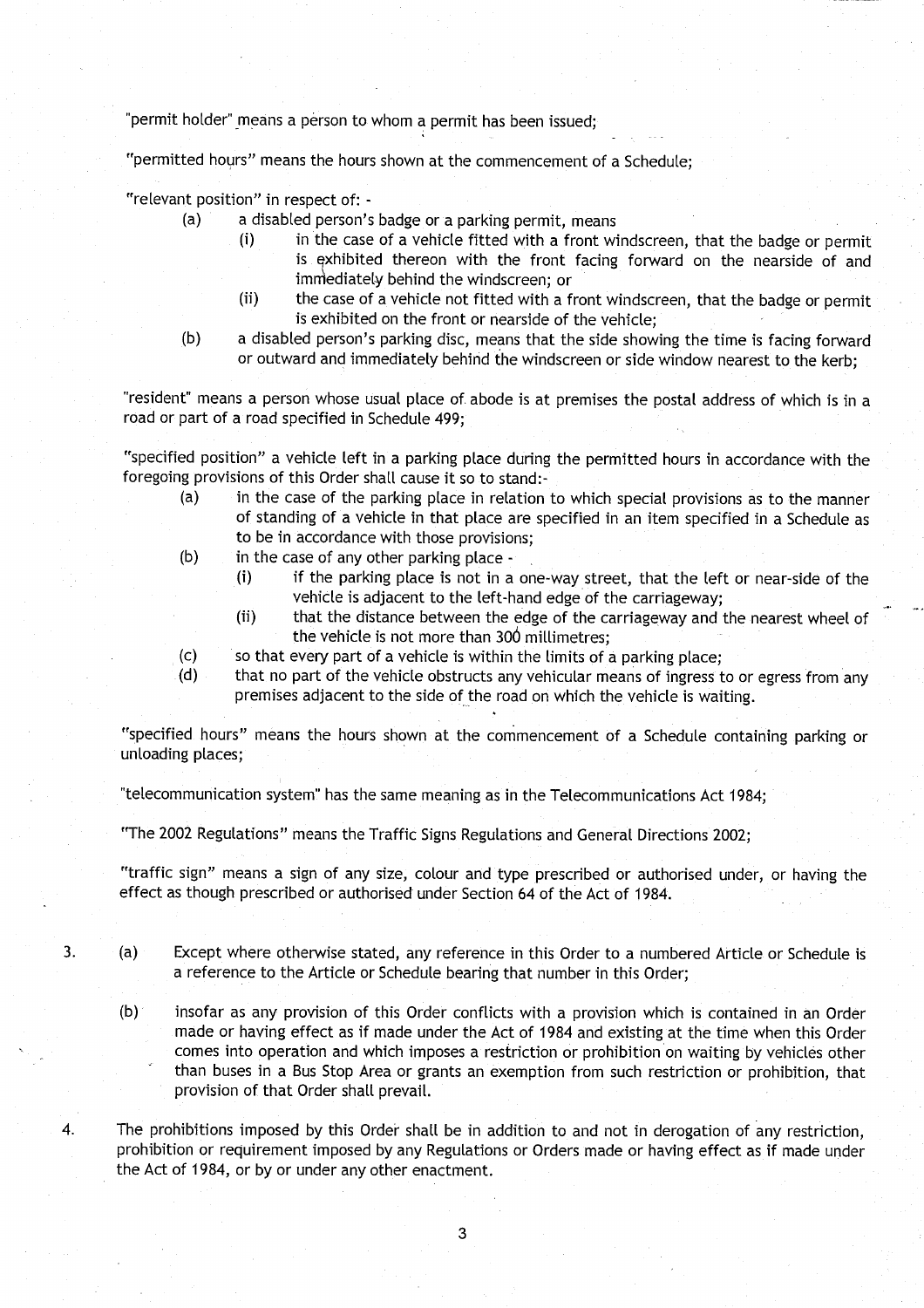- **5.** Save where the contrary is indicated, any reference in this Order to:-
	- **(a) this Order or another Order shall be construed as such a reference to this Order or, as the case may be**, **such other Order, as the same may have been or may from time to time be amended, varied or supplemented ;**
	- **(b) a Statute or Regulation shall be construed as reference to such Statute or Regulations as the same may have been** , **or m4y from time to time be amended or re** - **enacted .**
	- **(c) The requirements of any Article making reference to a numbered Schedule to this Order shall only have effect when a Schedule similarly numbered is appended to this Order .**

## **PART II WAITING AND LOADING OF VEHICLES**

- **6 . Save as provided in Articles 7 and 8 no person shall, except upon the direction or with the permission of a Police Constable in uniform** , **Traffic Warden or a Parking Attendant** , **cause or permit any vehicle during each separately dated day, to :**
	- **(a) wait or load at any time on Mondays to Sundays inclusive in the lengths of roads specified in Schedule 1 ;**
	- **(b)-':** wait **at any time on Mondays to Sundays inclusive or load between 7 .30 a** . **m. and 9** . **30 a.m . and between 4**. **00 p .m** . **and 6**. **00 p.m**. **on Mondays to Sundays inclusive in** , **the lengths of roads specified in Schedule 2 ;**
	- **(c) wait between 7.00 a**. **<sup>m</sup> . and 6** .**00 p .m** . **on Mondays to Saturdays inclusive or load between 7 .30 <sup>a</sup> .m . and 9** . **30 a .m . and between 4.00 p**. **<sup>m</sup> . and 6** . **00 p .m . on Mondays to Saturdays inclusive in the lengths of roads specified in Schedule 3 ;**
	- **(d) wait at any time on Mondays to Sundays inclusive in the lengths of roads specified in Schedule 4**
	- **(e) wait between 8 .00 a**. **m. and 6.30 p**. **m. on Mondays to Fridays inclusive in the lengths of roads specified in Schedule 5 for a longer period than 2 hours or** , **if a period of less than 2 hours has elapsed since the previous period of waiting by the same vehicle in the same length of road ;**
	- **(f) wait between 8.00 a**.**<sup>m</sup> . and 6 .30 p.m . on Mondays to Fridays inclusive in the lengths of roads specified in Schedule 6 for a longer period than 1 hour or, if a period of less than 1 hour has elapsed since the previous period of waiting by the same vehicle in the same length of** road;
	- **(g) wait at any time on Mondays to Sundays inclusive in the lengths of roads specified in Schedule 9, except for Police Vehicles;**
	- **(h) wait at any time on Mondays to Sundays inclusive in the lengths of roads specified in Schedule** 12, except for Motor Cycles;
	- **(i) wait between 7.00 a**.**<sup>m</sup> . and 6** . **00 p.m . on Mondays to Saturdays inclusive in the lengths of roads specified in Schedule 13;**
	- **(j) wait at any time on Mondays to Sundays inclusive or load between 8 .15 a.m** . **and 9**. **15 a .m . and between 4**. **00 p .m** . **and 6**. **15 p .m . on Mondays to Sundays inclusive in the lengths of roads specified in Schedule 14;**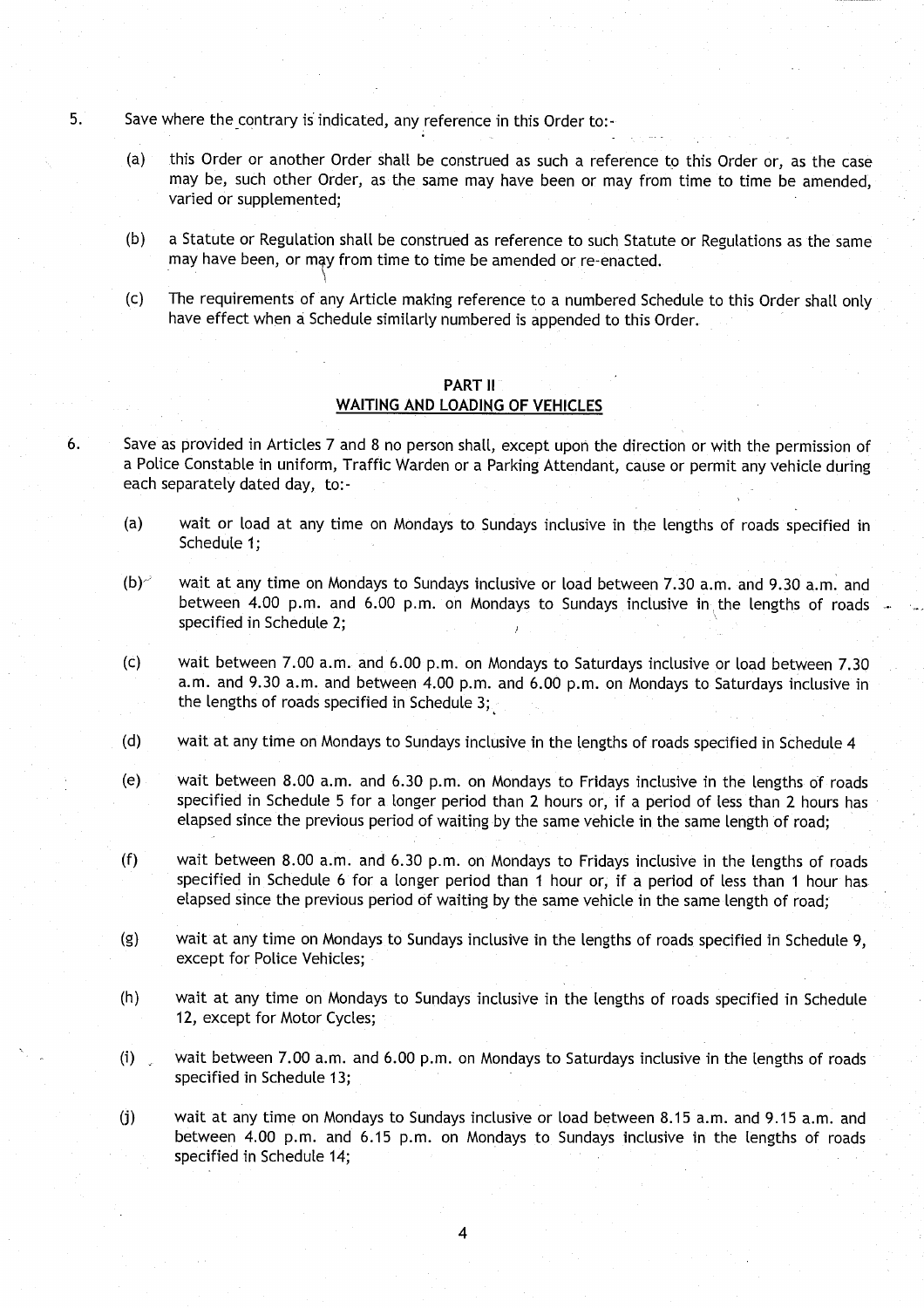- $(k)$  wait between 8.00 a.m. and 6.30 p.m. on Mondays to Fridays inclusive in the lengths of roads specified in Schedule 15 for a longer period than 30 minutes or, if a period of less than 1 hour has elapsed since the previous period of waiting by the same-vehicle in the same length of road;
- (l) wait at any time on Mondays to Sundays inclusive or load between 7.00 a.m. and 6.00 p .m . on Mondays to Saturdays inclusive in the lengths of roads specified in Schedule 16 ;
- (m) wait at any time on Mondays to Saturdays inclusive or load between 8.15 a.m. and 9.15 a.m. and between 4.00 p.m., and 6,15 p.m. on Mondays to Saturdays inclusive in the lengths of roads specified in Schedule 17;
- (n) wait between 8 .00 a.m. and 6 .30 p.m . on Mondays to Fridays inclusive in the lengths of roads specified in Schedule 18:
- (o) wait between 8.00 a .m . and 8.00 p.m. on Mondays to Saturdays inclusive in the lengths of streets specified in Schedule 20, for a longer period than 2 hours or, if a period of less than 2 hours has elapsed since the previous period of waiting by the same vehicle in the same length of road, except for vehicles displaying a valid permit;
- (p) wait between 8.00 a.m. and 6.30 p.m. on Mondays to Fridays inclusive in the lengths of roads specified in Schedule 21, except for Ambulances;
- (q) wait between 8.00 a.m. and 6.30 p.m . on Mondays to Saturdays inclusive in the lengths of roads specified in Schedule 23;
- (r) wait between 8.00 a.m . and 6.30 p .m . on Mondays to Saturdays inclusive in the lengths of roads specified in Schedule 24 for a longer period than 30 minutes or, if a period of less than 30 minutes has elapsed since the previous period of waiting by the same vehicle in the same length of road;
- $(s)$  wait between 8.00 a.m. and 6.30 p.m. on Mondays to Saturdays inclusive in the lengths of roads specified in Schedule 25 for a longer period than 2 hours or, if a period of less than 2 hours has elapsed since the previous period of waiting by the same vehicle in the same length of road;
- (t) wait between 8.00 a.m. and 6.30 p.m. on Mondays to Saturdays inclusive in the lengths of roads specified in Schedule 26 for a longer period than 30 minutes or, if a period of less than 1 hour has elapsed since the previous period of waiting by the same vehicle in the same length of road, except for vehicles displaying a valid parking permit;
- (u) wait between 8.00 a.m. and 6.30 p.m. on Mondays to Saturdays inclusive in the lengths of roads specified in Schedule 27 for a longer period than 30 minutes or,, if a period of less than 1 hour has elapsed since the previous period of waiting by the same vehicle in the same length of road;
- $(v)$  wait at any time on Mondays to Sundays inclusive or load between 8.15 a.m. and 9.15 a.m. and between 4.00 p.m. and 6.15 p.m. on Mondays to Saturdays inclusive in the lengths of roads specified in Schedule 28;
- (w) wait at any time on Mondays to Sundays inclusive or load between 8.15 a.m. and 9.15 a.m. and between 4.00 p.m. and 6.00 p.m. on Mondays to Sundays inclusive in the lengths of roads specified in Schedule 29;
- (x) wait at any time on Mondays to Saturdays inclusive in the lengths of roads specified in Schedule  $31;$
- (y) wait between 8.00 a.m. and 6.30 p.m. on Mondays to Saturdays inclusive in the lengths of roads specified in Schedule 32 for a longer period than 10 minutes or, if a period of less than 10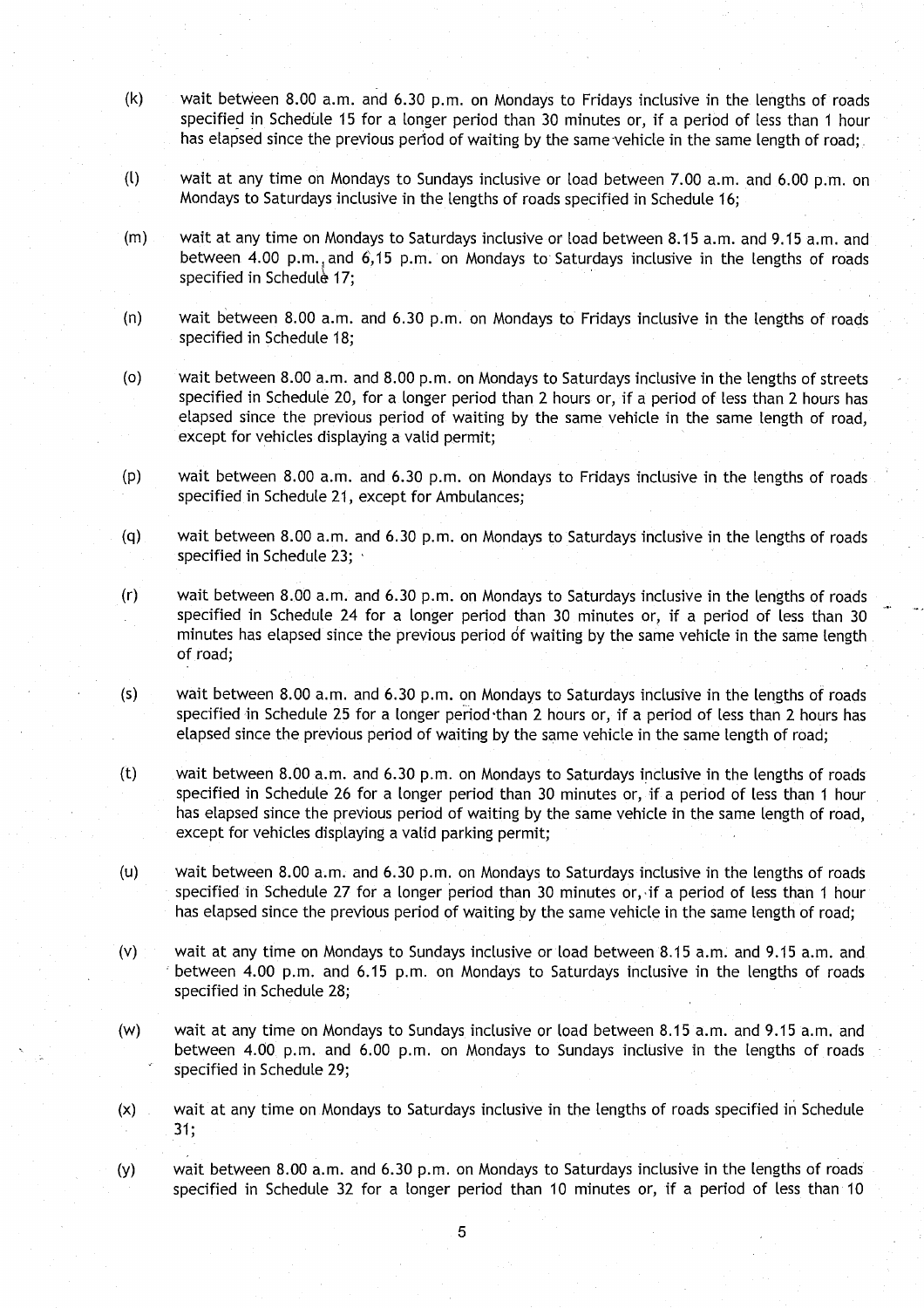minutes has elapsed since the previous period of waiting by the same vehicle in the same length of road;

- (z) wait at any time on Mondays to Sundays inclusive or load between 8 .00 a.m . and 9.30 a .m. and between 2.30 p.m. and 6.30 p.m. on Mondays to Sundays inclusive in the lengths of roads specified in Schedule 33:
- (aa) wait between 8.00 a.m. and 6.30 p.m. on Mondays to Saturdays inclusive or load between 8 .00 a.m. and 9.30 a.m., and between 2.30 p.m. and 6.30 p.m. on Mondays to Saturdays inclusive in the lengths of roads 'specified in Schedule 34;
- (bb) wait at any time on Mondays to Sundays inclusive or load between 8.15 a.m. and 9.15 a.m. and between 4.15 p.m. and 6.15 p.m. on Mondays to Sundays inclusive in the lengths of roads specified in Schedule 35;
- (cc) wait at any time on Mondays to Sundays inclusive or load between 7.30 a.m . and 9.30 a .m . and between 4.00 p.m. and 6.00 p.m. on Mondays to Sundays inclusive in the lengths of roads specified in Schedule 36;
- (dd) wait between 7.00 a.m. and 3.00 p.m. on Mondays to Fridays inclusive in the lengths of roads specified in Schedule 37;
- (ee) wait between 6.00 p.m. and 10.00 p.m. on Tuesdays and Wednesdays and between 1.00 p.m. and 6.00 p.m. on Saturdays in the lengths of roads specified in Schedule 38;
- (ff) wait between 8.00 a.m. and 6.30 p.m. on Mondays to Saturdays inclusive in the lengths of roads specified in Schedule 40 for a longer period than 1 hour or, if a period of less than 2 hours has elapsed since the previous period of waiting by the same vehicle in the same length of road;
- (gg) wait at any time on Mondays to Sundays inclusive or load between 8 .15 a.m . and 9 .15 a .m . and between 4.00 p.m. and 6 .15 p.m . on Mondays to Fridays inclusive and between 8 .15 a.m . and 6.15 p.m. on Saturdays in the lengths of roads specified in Schedule 41;
- (hh) load between 8.15 a.m. and 9.15 a.m. and between 4.00 p.m. and 6.00 p.m. on Mondays to Sundays inclusive in the lengths of roads specified in Schedule 42;
- (ii) wait at any time on Mondays to Sundays or load between 8.15 a.m. and 9.15 a.m. and between 3.30 p.m. and 6.15 p.m. on Mondays to Sundays inclusive in the lengths of roads specified in Schedule 43;
- (jj) wait at any time on Mondays to Sundays inclusive or load between 8 .15 a.m . and 1 .00 p.m . and between 4.00 p.m. and 6.15 p.m. on Mondays to Sundays inclusive in the lengths of roads specified in Schedule 46;
- (kk) wait at any time on Mondays to Sundays inclusive or load between 8.15 a.m. and 9.15 a.m. and between 1.00 p.m. and 6.15 p.m. on Mondays to Sundays inclusive in the lengths of roads specified in Schedule 47;
- (ll) wait at any time on Mondays to Sundays inclusive or load between 8 .15 a .m . and 9.15 a.m. and between 4.15 p.m. and 6.15 p.m. on Mondays to Saturdays inclusive in the lengths of roads specified in Schedule 48;
- (mm) wait between 8.00 a.m. and 6.30 p.m. on Mondays to Saturdays inclusive in the lengths of roads specified in Schedule 50 for a longer period than 1 hour or, if a period of less than 1 hour has elapsed since the previous period of waiting by the same vehicle in the same length of road;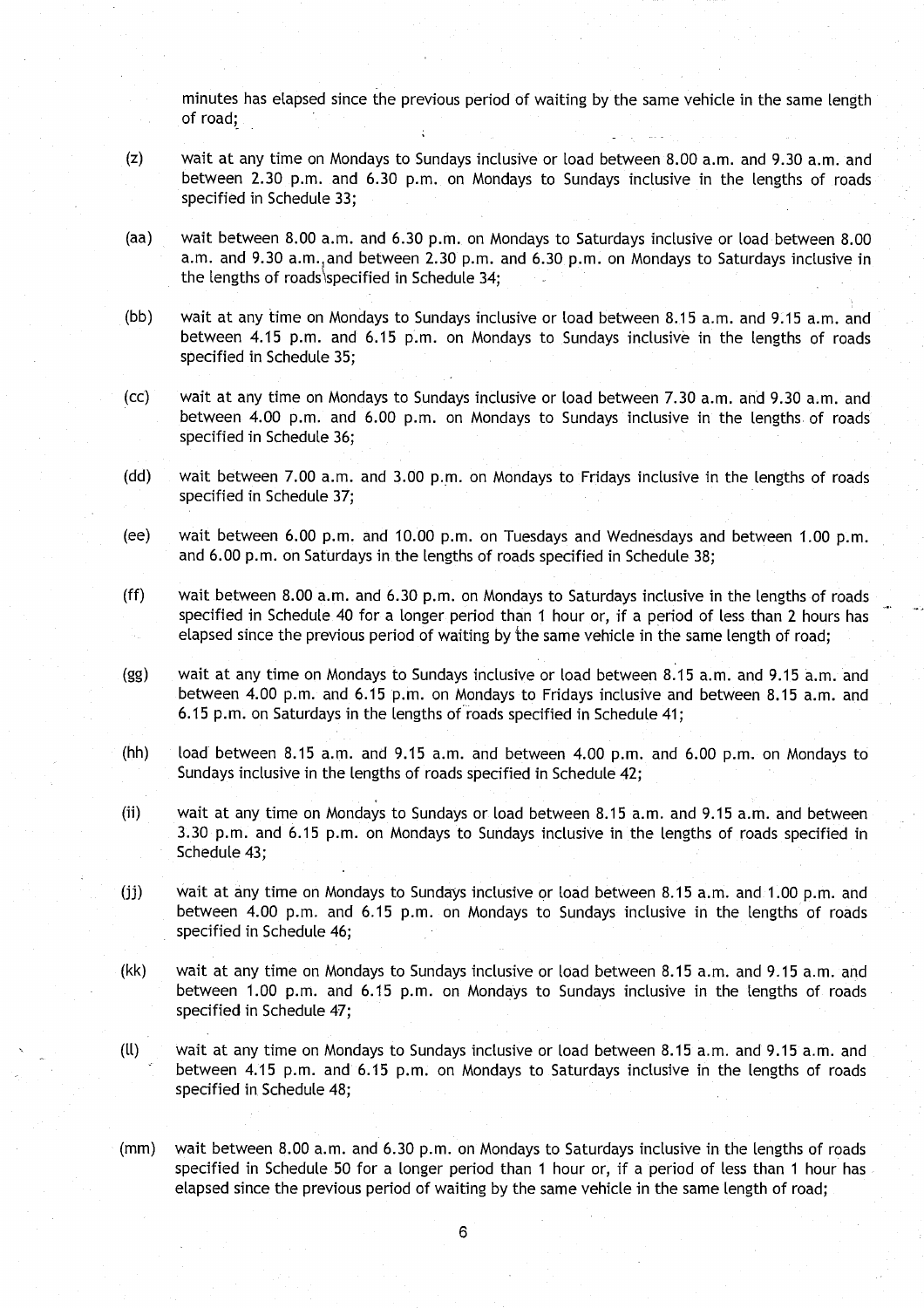- **(nn) wait** at-any **time on Mondays to Sundays inclusive or load at anytime on Mondays to Saturdays inclusive in the lengths of roads specified in Schedule 51 ;**
- **(oo) wait or load at any time on a Sunday in the lengths of roads specified in Schedule 52 ;**
- **(pp) wait or load at any time on Mondays to Saturdays inclusive in the lengths of roads specified in Schedule 53 ;**
- **(qq) wait between 8.00''a** . **<sup>m</sup> . and 11 .30 a** . **<sup>m</sup> . on Mondays to Saturdays and wait fora longer period than 30 minutes or, if a period of less than 30 minutes has elapsed since the previous period of waiting by the same vehicle in the same length of road between 11** . **30 a .m** . **and 6 .30 p .m. on Mondays to Saturdays inclusive** , **in the lengths of roads specified in Schedule 54 ;**
- **(rr) wait at any time on Mondays to Sundays inclusive or load between 8 .00 a.m. and 6**.**30 p.m . on Mondays to Saturdays inclusive in the lengths of roads specified in Schedule 57 ;**
- **(ss) wait between 8.00 a** . **<sup>m</sup> . and 6**.**30 p.m. on Mondays to Saturdays inclusive in the lengths of roads specified in Schedule 60 for a longer period than 10 minutes or** , **if a period of less than 20 minutes has elapsed since the previous period of waiting by the same** vehicle **in the same length of road ;**
- **(tt) wait between 8.00 a** . **<sup>m</sup> . and 6 .30 p.m** . **on Mondays to Saturdays inclusive in the lengths of roads specified in Schedule 61 for a longer period than 2 hours or, if a period of less than 2 hours has elapsed since the previous period of waiting by the same vehicle in the same length of road except for vehicles displaying a valid parking permit;**
- **(uu) wait at any time on Mondays to Sundays inclusive or load between 7 .15 a.m** . **and 9.45 a.m. and between 4.00 p .m**. **and 6**. **15 p.m. on Mondays to Sundays inclusive in the lengths of roads specified in Schedule 62;**
- **(vv) wait between 8 .00 a.m . and 6 .30 p**.**m. on Mondays to Saturdays inclusive or toad between 8 .00 a.m . and 9 .45 a.m. and between 4 .00 p .m . and 6** . **15 p.m . on'Mondays to Saturdays inclusive in the lengths of roads specified in Schedule 63 ;**
- **(ww) wait at any time on Mondays to Sundays inclusive in the lengths of roads specified in Schedule 110, except for Ambulances .**
- **7. Nothing in Article 6 shall apply to any vehicle waiting in the lengths of roads referred to therein for so long as it may be necessa**ry **to enable:**
	- **(a) a person to board or alight from the vehicle ;**
	- **(b) the vehicle**, **if it cannot conveniently be used for such purpose in any other road, to be used in connection with any of the following operations, namely :-**
		- **(i) building, industrial or demolition operations ;**
		- (ii) the removal of any obstruction to traffic;
		- **(iii) the maintenance**, **improvement or reconstruction of the said lengths of roads ;**
		- **(iv) the laying**, **erection** , **alteration or repair in or in land adjacent to the said lengths of roads of any sewer or of any main, pipe or apparatus for the supply of gas, water or electricity or of any telecommunications system ;**

7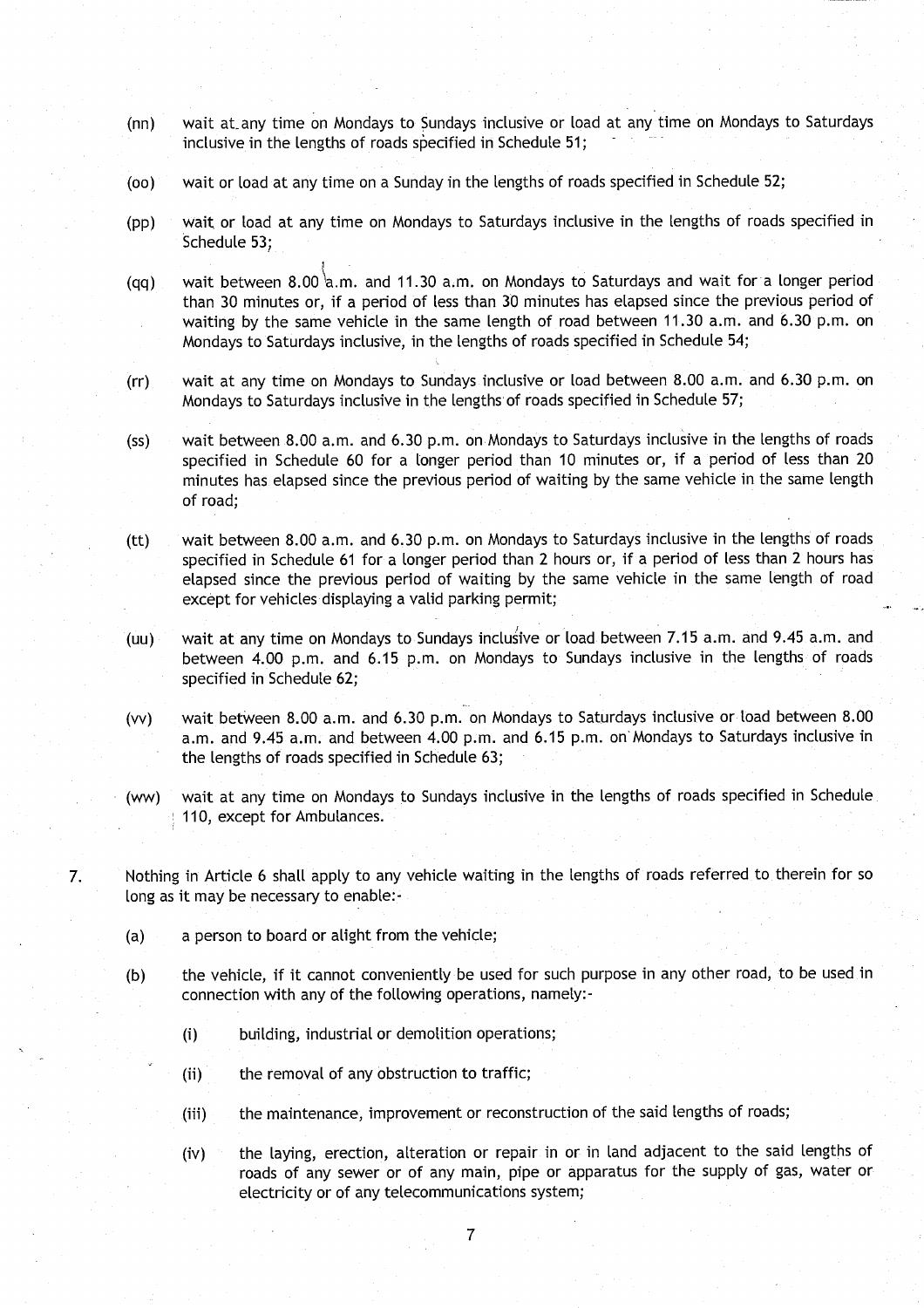- (v) the service of a Local Authority or a Water Authority in pursuance of statutory powers or duties;
- (c) the vehicle to be used for the purpose of delivering or collecting postal packages as defined in Section 87 of the Post Office Act 1953;
- (d) the vehicle to take in petrol, oil, water or air from any garage situated on or adjacent to the said lengths of roads;
- (e) the vehicle to wait at or near to any premises situated on or adjacent to the said lengths of roads for so long as such waiting by that vehicle is reasonably necessary in connection with any wedding or funeral;
- (f) the vehicle being used for fire brigade, ambulance or police purposes .
- 8. (1) Nothing in Article 6 shall apply:-
	- (a) to any vehicle waiting for so long as may be necessary for the purpose of enabling goods to be loaded on or unloaded from the vehicle;
	- (b) to a Disabled Person's Vehicle, displaying a Disabled Person's Badge in the relevant position, for a period not exceeding 3 hours (not being a period separated by an interval of less than 1 hour from a previous period of waiting by the same vehicle in the same length of road on the same day), provided that the Disabled Person's Vehicle also displays in the relevant position, a Parking Disc (on which. the driver or other person in charge of the vehicle has marked the time at which the period of waiting began) excepting those lengths of roads specified in the Schedules referred to in paragraph (c) of this Article;
	- (c) to a Disabled Person's Vehicle, displaying a Disabled Person's Badge in the relevant position, waiting on the lengths of roads specified in Schedules 5, 6, 15, 20, 24, 25, 26, 27, 32, 40, 50, 58, 59, 60, 61 during the specified hours;

provided that such exemptions do not apply during the hours when loading restrictions are imposed by that Article.

- (2) Nothing in Article 6 shall apply to any vehicle:-
	- (a) waiting upon an authorised parking place; or
	- (b) being a Hackney Carriage, waiting upon an authorised cab rank; or
	- (c) waiting for so long as may be necessary to enable the vehicle to be used in the provision of a local service within the meaning of the Transport Act 1985 .
- 9. No person shall, except upon the direction or with the permission of a Police Constable in uniform, Traffic Warden or a Parking Attendant, cause or permit any vehicle other than:-
	- (a) a goods vehicle to wait for the purpose of loading in a loading bay specified in Schedule 7 between 7.00 a.m. and 6.00 p.m. on Mondays to Saturdays inclusive;
	- (b) a disabled person's vehicle, displaying a Disabled Person's Badge in the relevant position, to wait in a disabled parking place specified in Schedule 8 at any time, for a period not exceeding 4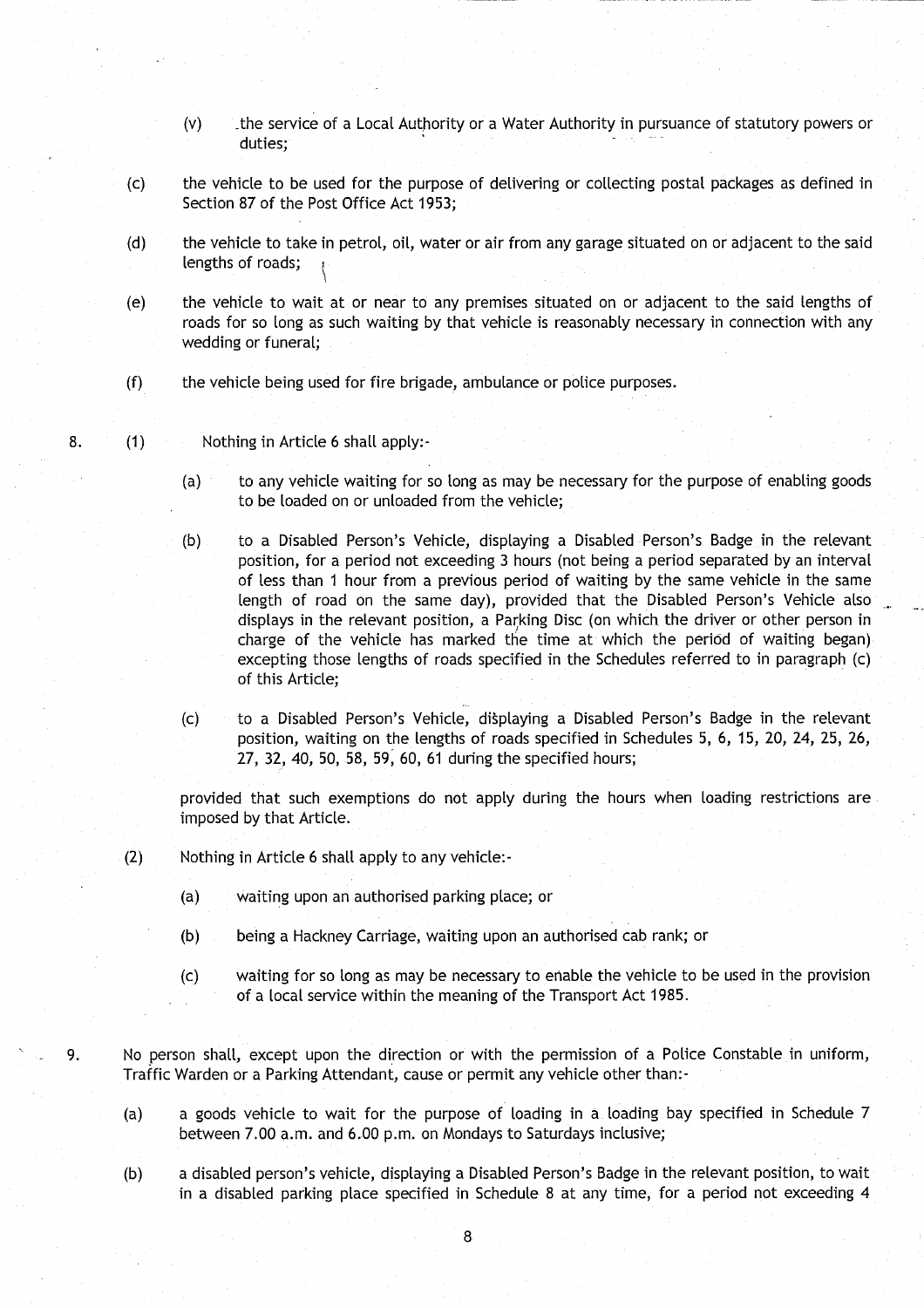hours (not being a period separated by an interval of less than 2 hour from a previous period of waiting by the same vehicle in the same length of road on the same day), provided that the Disabled Person's Vehicle also displays in the relevant position, a Parking Disc (on which the driver or other person in charge of the vehicle has marked the time at which the period of waiting began);

- (c) a Hackney Carriage to stop or wait, at any time on Mondays to Sundays inclusive, in the lengths of roads specified in Schedule 10;
- (d) a Hackney Carriage to stop or wait, between 11.00 p.m. and 6.30 a.m. on Mondays to Sundays inclusive, in the lengths of roads specified in Schedule 11;
- (e) a goods vehicle to wait at any time for the purpose of loading in a loading bay specified in Schedule 19.
- 10. No person shall, except upon the direction or with the permission of a Police Constable in uniform, Traffic Warden or a Parking Attendant, cause or permit any vehicle:-
	- (a) to stop between 8.00 a.m. and 5.00 p.m. on Mondays to Fridays on a School-Keep-Clear marking specified in Schedule 22;
	- (b) to wait, at any time on Mondays to Sundays inclusive in the lengths of roads specified in Schedule 107 other than vehicles displaying in the relevant position a valid Disabled Persons Badge;
	- (c) other than a bus to wait at any time on Mondays to Sundays inclusive, in a bus stop clearway as specified in Schedule 305;
	- (d) other than a bus to stop or wait, between  $7$  a  $m$ . and  $7$  p  $m$ . on Mondays to Sundays inclusive, in a bus stop clearway as specified in Schedule 400 ;
	- (e) other than a bus to wait at any time on Mondays to Sundays inclusive, in a bus stand as specified in Schedule 402;
	- (f) other than a bus to wait between 7 .30 a .m. and 8 .45 a .m . on Mondays to Sundays inclusive, in a bus stand as specified in Schedule 403 .
- <sup>11</sup> . Save as provided in Article 12, no person shall, except upon the direction or with the permission of a Police Constable in uniform, Traffic Warden or a Parking Attendant, cause or permit any vehicle to:
	- (a) wait between 7.45 a.m. and 9.15 a.m. and between 4.30 p.m. and 6.30 p.m. on Mondays to Saturdays inclusive in the lengths of roads specified in Schedule 300;
	- (b) wait between 7.45 a.m. and 9.15 a.m. and between 4.30 p.m. and 6.30 p.m. on Mondays to Fridays inclusive in the lengths of roads specified in Schedule 301;
	- (c) wait at any time on Mondays to Sundays inclusive in the lengths of roads specified in Schedule 303;
	- (d)  $*$  wait between 7.30 a.m. to 9.30 a.m. and between 3.30 p.m. and 6.30 p.m. on Mondays to Saturdays inclusive in the lengths of roads specified in Schedule 304 .

12. (1) Nothing in Article 11 shall apply to any vehicle waiting in the lengths of roads referred to therein for so long as it may be necessary to enable:-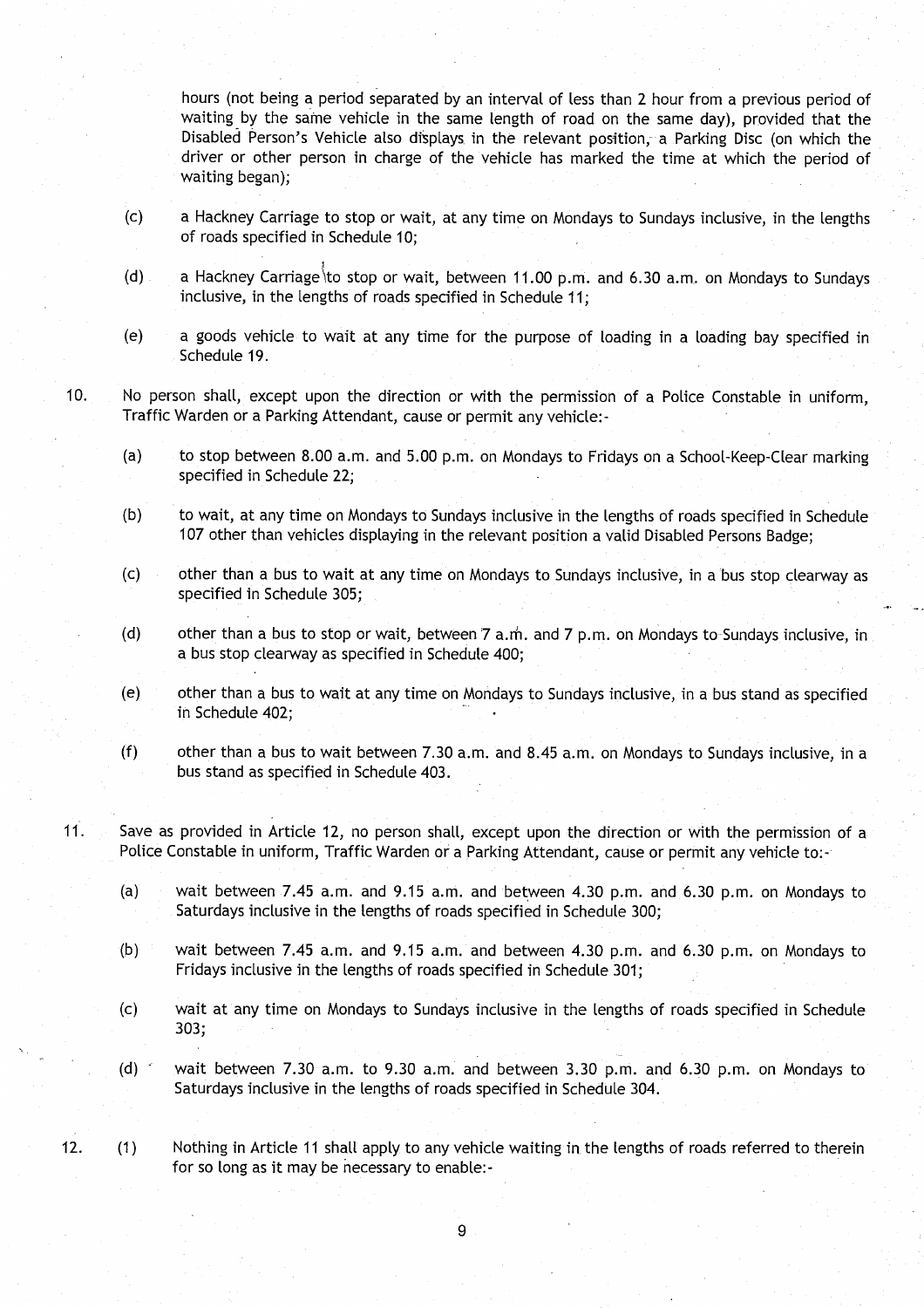- (a) the vehicle, if it cannot conveniently be used for such purpose in any other road, to be used in connection with the removal of any obstruction to traffic;
- (b) the vehicle to be used for the purpose of delivering or collecting postal packages as defined in Section 87 of the Post Office Act 1953;
- (c) the vehicle being used for fire brigade, ambulance or police purposes ;
- (d) the maintenance, improvement or reconstruction of the said lengths of roads;
- (e) the laying, erection, alteration or repair in or in land adjacent to the said lengths of roads of any sewer or of any main, pipe or apparatus for the supply of gas, water or electricity or of any telecommunications system ;
- (f) the vehicle, if it cannot conveniently be used in any other road, to be used in connection with any building operation or demolition.
- (2) Nothing in Article 11 shall apply to any vehicle waiting in any of roads or lengths of roads referred to therein when the person in control of the vehicle:-
	- (a) is required by law to stop;
	- $(b)$  is obliged to do so in order to avoid an accident; or
	- (c) is prevented from proceeding by circumstances outside his control and it is not reasonably practicable for him to drive or move the vehicle to a place not on any main carriageway of a road specified in Schedules 300, 301, 302, 303 and 304.

#### PART III

## **AUTHORISATION AND USE OF PARKING PLACES**

- 13 . (1) The lengths of roads specified in Schedules 100, 101, 104, 105 and 106, are authorised to be used as parking places for the parking during the permitted hours and in such positions as are specified in the said Schedules, of a vehicle displaying in the relevant position a valid Residents Parking Permit issued by the Council.
	- (2) The lengths of roads specified in Schedules 105 and 108 are authorised to be used as parking places for the parking during the permitted hours and in such positions as are specified in the said Schedules, of a vehicle displaying in the relevant position a valid Business Parking Permit issued by the Council.
	- $(3)$  The lengths of roads specified in Schedule 102 are authorised to be used as parking places for the parking during the permitted hours and in such positions as are specified in the said Schedules, of a vehicle displaying in the relevant position a valid Doctors Parking Permit issued by the Council .
	- (4) The lengths of roads specified in Schedules 109 and 111 are authorised to be used as parking places for the parking during the permitted hours and in such positions as are specified in the said Schedules, of a vehicle displaying in the relevant position a valid Parking Permit issued by the Council.
	- (5) Nothing in paragraphs (1), (2), (3) and (4) of this Article shall restrict the power of the Council to close a parking place.
- 14. Where in the Schedules a parking place is described as available for vehicles of a specific class or in a specified position, the driver of a vehicle shall not permit it to wait in the parking place unless it:-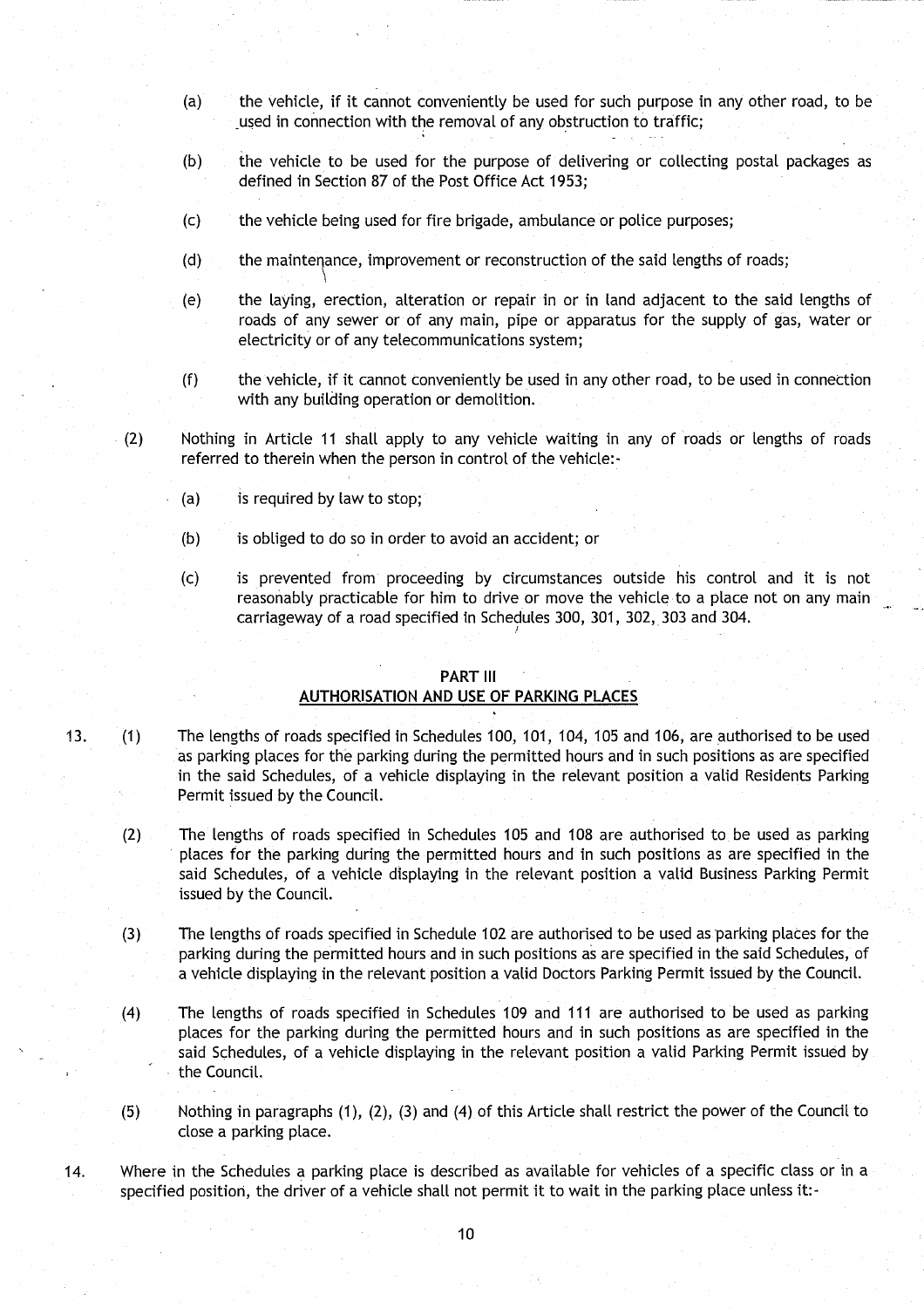- (a) is of the specified class; or as the case may be -
- (b) is in the specified position;
- (c) displays a valid parking permit issued by the Council.
- 15. A driver of a vehicle shall not use a parking place:-
	- (a) so as to unreasonably prevent access to any premises adjoining the road, or the use of the road by any other person, or so as to be a nuisance;
	- (b) when a Police Constable in uniform, Traffic Warden or a parking attendant or a person authorised by the Council has closed the parking place .
- 16. The driver of a motor vehicle using a parking place shall stop the engine as soon as the vehicle is in position in the parking place and shall not start the engine except when about to change the position of the vehicle in, or to depart from, that parking place.
- 17. No person shall use a vehicle whilst it is in a parking place in connection with the sale of any article to persons in or near the parking place, or in connection with the selling or offering for hire of his skill or services.
- 18. When a vehicle is left in a parking place in contravention of the provisions of Articles 14(b), a Police Constable in uniform, Traffic Warden or a parking attendant or a person authorised by the Council to do so may alter or cause to be altered the position of the vehicle so that its position shall comply with that provision.
- 19. Any person altering the position of a vehicle by virtue of Article 18 may do so in such manner as he thinks necessary.
- 20. A Police Constable in uniform, Traffic Warden or a parking attendant or a person authorised by the Council to do so may, in case of emergency, or in contravention of Article 15, remove or cause to be removed to any place he thinks fit any vehicle left in a parking place .
- 21. Any person removing or causing to be removed a vehicle from a parking place in accordance with Article 20 shall provide for the safe custody of the vehicle.

### PART IV **PERMITS**

- 22. (1) Any business, resident or doctor, who is the owner of a vehicle of the following class, that is to say a passenger vehicle, a goods vehicle, a invalid carriage or a motorcycle may apply to the Council or an authorised agent for a permit for the parking of that vehicle in a parking place specified in paragraph (5) of this Article and any such application shall be made on a form issued by and obtainable from the Council or authorised agent and shall include the particulars and information required by such form to be supplied.
	- $(2)$  The Council or authorised agent may at any time require an applicant for a permit or a permit holder to produce to an officer of the Council or authorised agent such evidence in respect of an application for a permit as they may reasonably require to verify the particulars or information given to them or to verify that the permit is valid.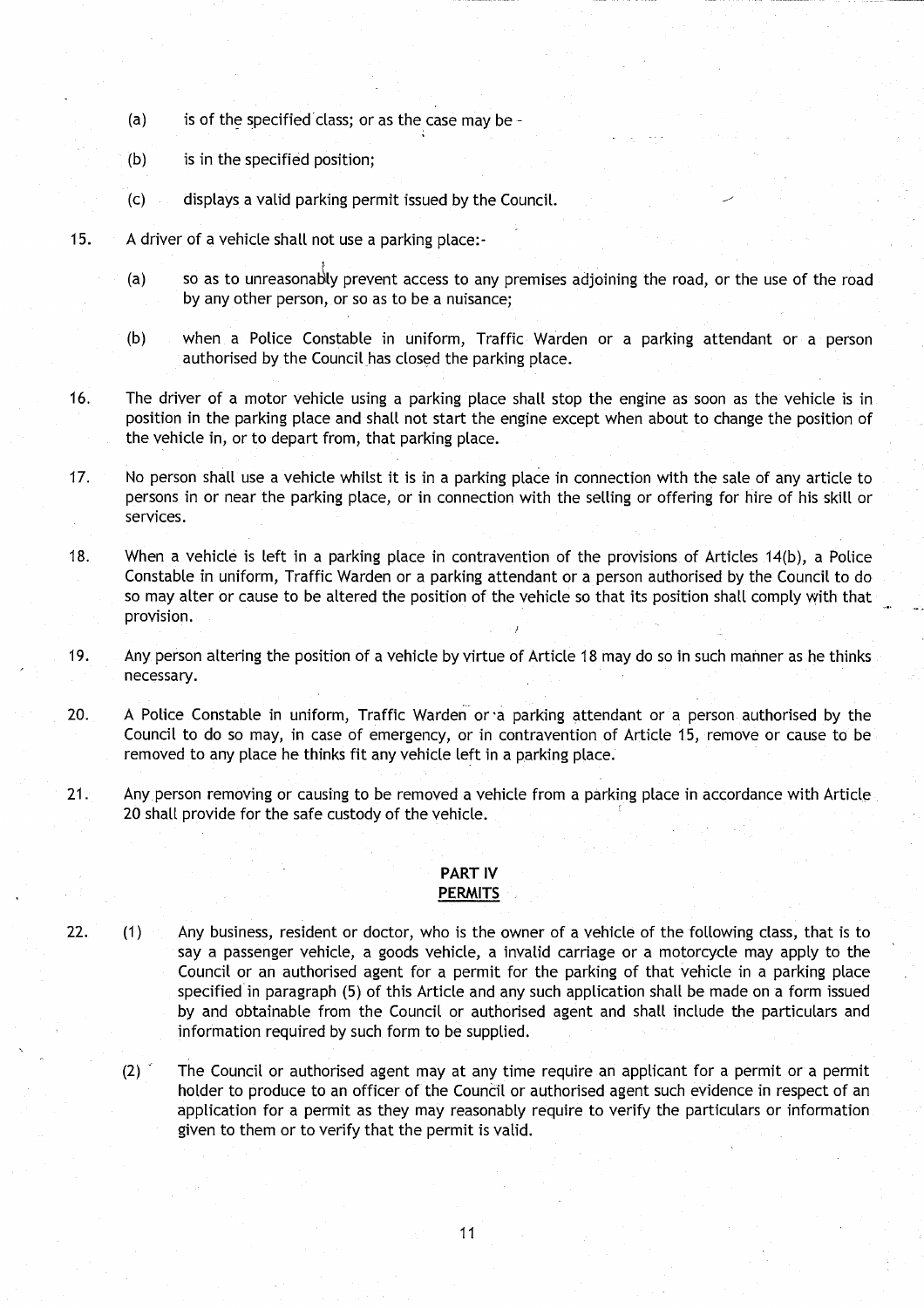- (3) The Council or authorised agent upon being satisfied that the applicant is:-
	- (a) a business user or a resident who is the owner of a vehicle of the class specified in paragraph (1) of this Article, shall issue to the applicant 1 Business or Residents Parking Permit, as the case may be, for the leaving during the permitted hours in a parking place of the vehicle to which such permit relates, by the owner or by any person using such vehicle with the consent of the owner (other than a person to whom such vehicle has been let for hire and reward);
	- (b) a Doctor, v)ho is the owner of a vehicle of the class specified in paragraph (1) of this Article, shall issue to the applicant **<sup>I</sup>** Doctors Parking Permit for the leaving at any time in the Doctors Parking Place specified thereon such vehicles as they are satisfied are used by fully registered persons who are liable to be called of necessity to emergencies away from the surgery or consulting room shown on the application to the extent that the need for special parking arrangements is justified and to whom no suitable alternative parking facility is available within a reasonable distance .
- (2) A resident shall not be entitled to be in possession of more than one permit at any one occasion .
- (3) (a) A Business Permit shall only be a valid for use in a parking place specified in Schedules 105, 108, 109 and 111 ;
	- (b) a Residents Parking Permit shall only be a valid for use in a parking place specified in Schedules 100, 101, 104, 105, 106, 109 and 111;
	- (c) a Doctors Parking Permit shall only be valid for use in a parking place specified in Schedule 102.
- 23. Notwithstanding the provisions contained in Article 22 the Council may also grant permits to such other persons as they may think fit.

24. (1) A permit holder (whether of a Business, Residents or Doctors Parking Permit), may surrender such permit to the Council or authorised agent at any time and shall surrender such permit to the Council or authorised agent on the occurrence of any one of the events set out in paragraph (3) of this Article.

- (2) The Council or authorised agent may, by notice in writing served on the permit holder at the address shown by that person on the application for the permit or at any other address believed to be that person's residence, withdraw a permit if it appears to the Council or authorised agent that any one of the events set out in paragraph (3) of this Article has occurred and the permit holder shall surrender the permit to the Council or authorised agent within 48 hours of the receipt of the aforementioned notice .
- (3) The events referred to in the foregoing provisions of this Article are:-
	- (a) the permit holder ceasing to be a resident or a business, as the case may be;
	- (b) the permit holder ceasing to be the owner of the vehicle in respect of which the permit was issued;
	- (c) the vehicle in respect of which such permit was issued being adapted or used in such a manner that it is not a vehicle of the class specified in Article 22(1);
	- (d) the issue of a duplicate permit by the Council under the provisions of Article 27;
	- (e) the expiry of the period for which the permit was issued;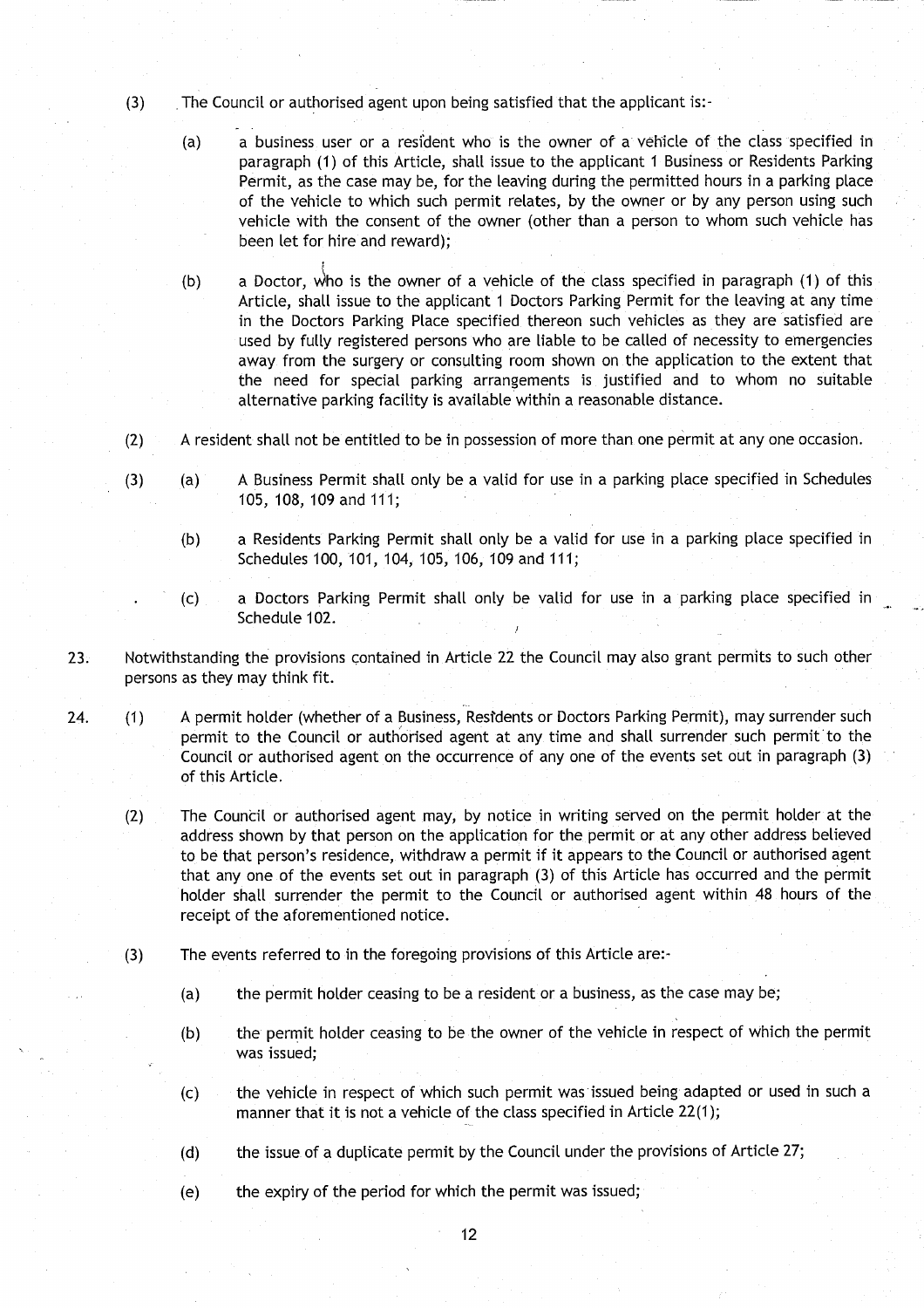- (f) where a permit is issued to any person upon receipt of a cheque and the cheque is subsequently dishonoured, the permit shall cease to be of any effect;
- (g) in the case of a fully registered person holding a Doctor's Parking Permit:-
	- (i) the vehicle or any vehicle in respect of which the permit was issued ceasing to be used by a fully registered person who is liable to be called of necessity to emergencies away from the surgery or consulting room shown on the application for the permit to the extent that the need for special parking arrangements is justified;
	- (ii) the revocation of the designation of the parking place in respect of which the permit was issued.
- 25 . Without prejudice to the provisions of Article 24, a permit shall cease to be valid at the expiration of the period specified thereon:-
	- (a) which period, in the case of a Business Permit, shall not exceed a period of eleven months from the end of the month during which it first became valid; or
	- (b) which period, in the case of a Residents or Doctors Permit, shall not exceed a period of twentythree months from the end of the month during which it first became valid;

or on the occurrence of any one of the events set out in paragraph (3) of Article 24, whichever is the earlier.

- 26. (1) A holder of a Doctors Parking Permit, may at any time apply to the Council or authorised agent for a permit issued to him to be amended so as to relate to any other vehicle, being a vehicle which is used by a fully registered person who are liable to be called of necessity to emergencies away from the surgery or consulting room shown on the application to the extent that the need for special parking arrangements can be justified.
	- (2) Upon receipt of an application pursuant to paragraph (1) of this Article and of the relevant permit, the Council or authorised agent may amend the permit accordingly, or to such extent as they think fit, or at their discretion issue a revised permit, and if a revised permit is so issued, the permit shall become invalid and shall be surrendered to the Council.
- 27. (1) If a permit is accidentally mutilated or defaced or the figures or particulars thereon have become illegible or the colour of the permit has become altered by fading or otherwise, the permit holder shall surrender it to the Council or authorised agent and apply to the Council or authorised agent for the issue to him of a duplicate permit, whereupon Council or authorised agent, shall issue a duplicate permit so marked and upon such issue the original permit shall become invalid.
	- (2) If a permit is lost or destroyed, the permit holder may apply to the Council or authorised agent for the issue to him of a duplicate permit and the Council or authorised agent upon being satisfied as to such loss or destruction, shall issue a duplicate permit so marked and upon such issue the permit shall become invalid.
	- (3) All the provisions of this Order shall apply to a duplicate permit to the same extent as they applied to the original permit.
- 28. A permit shall be in writing and shall include the following particulars:-

(a) the registration mark of the vehicle in respect of which the permit has been issued;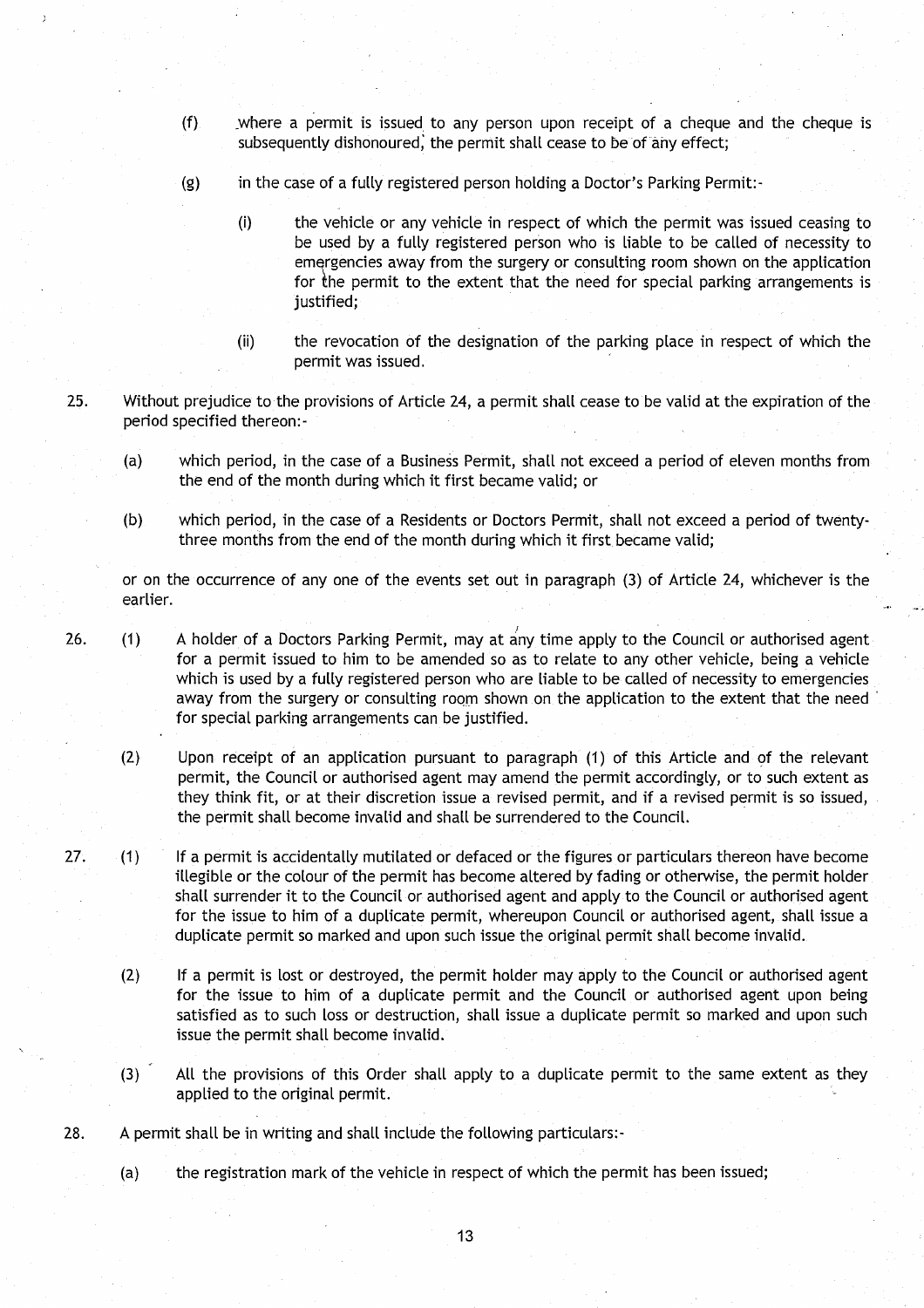- (b) the period during which, subject to the provisions of Article 25, the permit shall remain valid;
- $(c)$  an authentication that the permit has been issued by the Council;
- (d) a code indicating the parking area for which the permit is valid.
- 29. At all times during which a vehicle is left in a parking place specified in Schedules 100, 101, 102, 104, 105, 106, **108, 109 and 111 during** the permitted hours, there shall be displayed in the relevant position a permit issued in respect of that vehicle valid for parking place .
- 30. When a permit has been displayed in accordance with the provisions of Article 29, or where a penalty charge notice has been attached to the vehicle in accordance with Article 32(2), no person other than a Police Constable in uniform, Traffic Warden or a parking attendant shall remove such permit or notice from the vehicle **unless**, authorised to do so by the driver of that vehicle .
- 31 . Notwithstanding the foregoing provisions of this Order, the Council may at its discretion issue a discretionary Notice allowing a specific vehicle to wait in a road or a parking place during the hours of operation of any restriction or prohibition to the contrary .

#### PART V CONTRAVENTION **OF ORDER**

- 32. (1) If a vehicle is left in a parking place during the permitted hours or in any road or length of road in contravention of any provision of this Order, a penalty charge shall be payable and/or the vehicle may be removed from that location.
	- (2) A penalty charge shall become chargeable in respect of each new calendar date .
	- (3) In the case of a vehicle in respect of which a penalty charge is payable, a penalty charge notice showing the information required by section 66(3) of the Road Traffic Act 1991 may then be issued by a parking attendant in uniform in accordance with section 66(1) of the said Act .
	- (4) If a vehicle is left after a penalty charge has been incurred, a parking attendant in uniform or a person acting under his direction may attach to the vehicle an immobilisation device and a notice in accordance with the requirements of section 69(1) and (2) of the Road Traffic Act 1991 and that vehicle shall only be released from the device on payment of the penalty charge, or as the case may be a reduced penalty charge, along with such **release** fee as may be required by the Council.
	- (5) Where a parking attendant has removed or caused to be removed a vehicle in accordance with paragraph (1) of this Article:-
		- (a) he shall provide for the safe custody of the vehicle;
		- (b) the Council shall be entitled to recover from the person responsible such charges in respect of the removal, storage and disposal of the vehicle as it might prescribe from time to time;
		- (c) the provisions of the Road Traffic Regulation Act 1984 as amended shall apply to the disposal of any such vehicle removed by or on behalf of the Council pursuant to this Article.

Nothing in paragraphs (3) and (4) of this Article shall apply in respect of a vehicle displaying in the relevant position a valid disabled person's badge issued by any local authority .

14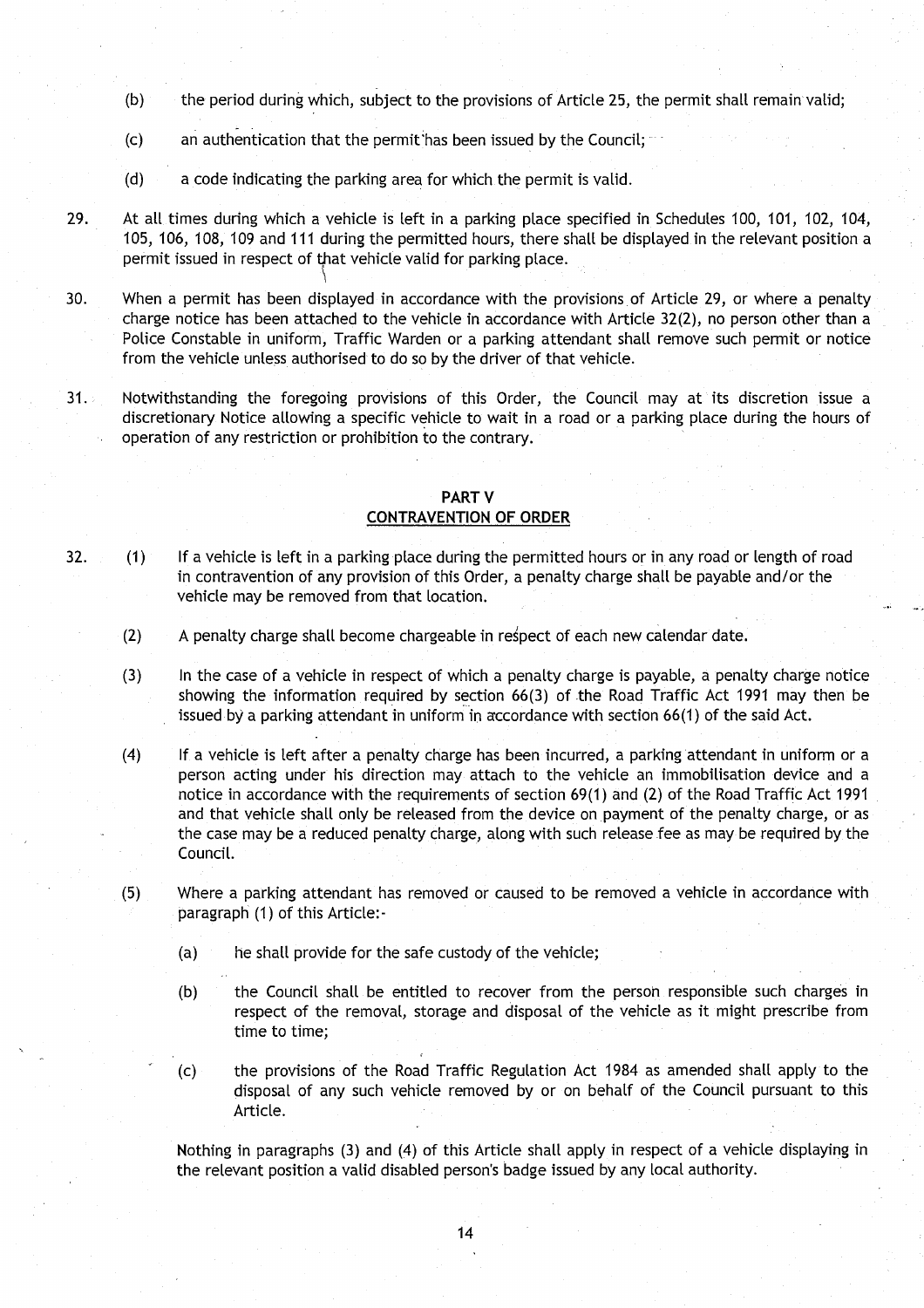## PART VI **REVOCATIONS**

33. The following orders shall be revoked:

- (a) The Borough of Reading (Tilehurst Zone J)(Special Parking Area) (Waiting Restrictions and Parking Places) Order 2000
- (b) The Borough of Reading (Special Parking Area) (Waiting Restrictions and Parking Places) Revision Order 2001 insofar as it affects this Order
- (c) The Borough of Reading (Safer Routes to School Scheme) (St . Anne's Primary School, Ranikhet Primary School, Upcroft Primary School, Redlands Primary School, Prospect College) (Prohibition of Waiting) Order 2002 insofar as it affects this Order .
- (d) The Borough **of Reading** (Special Parking Area)(Waiting Restrictions) Revision Order 2002 insofar as it affects this Order.

#### THE COMMON SEAL of the READING

BOROUGH COUNCIL was hereunto )

affixed this day of 2005

in the presence of:-

| Minute     | Cab.21.3.05 Min 162 |
|------------|---------------------|
| Originator | РB                  |
| Seal No.   | 705                 |
| Checked    |                     |

Authorised Signatory

15

 $\lambda$  $\lambda$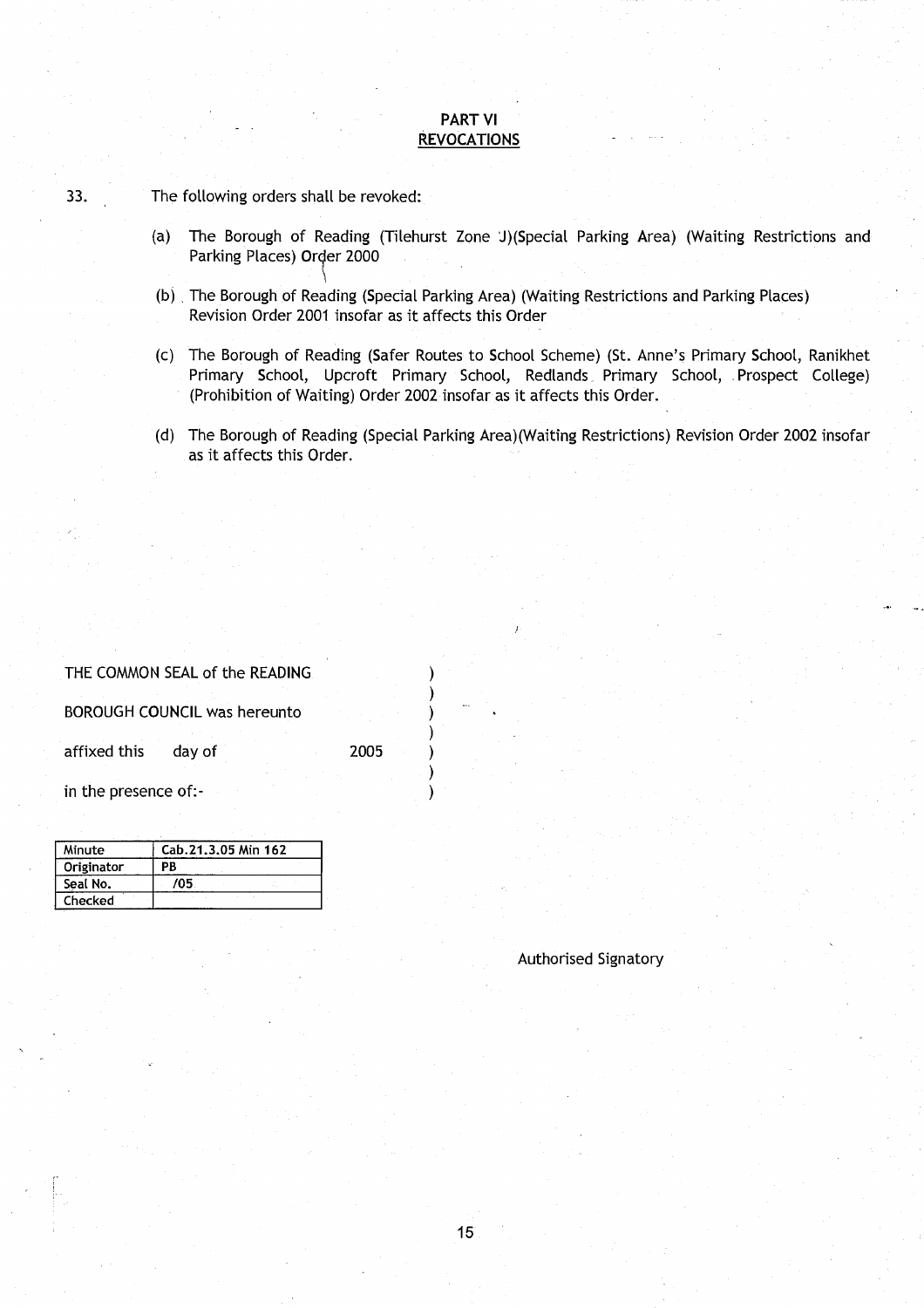# LIST OF SCHEDULES

- 4 No Waiting At Any Time
- 14 No Waiting At Any Time/No Loading 8 .15am-9 .15am and 4pm-6.15pm
- 19 No Waiting At Any Time Except Goods Vehicles Loading and Unloading
- 22 No Stopping on School Entrance Markings Mon to Fri 8am 5pm
- 23 No Waiting Mon-Sat 8am-6.30pm
- 24 Waiting Limited To 30 minutes, Return Prohibited Within 30 minutes Mon-Sat 8am-6 .30pm
- 32 Waiting Limited To 10 Minutes, Return Prohibited Within 10 minutes Mon-Sat 8am-6 .30pm
- 33 No Waiting At Any Time/No Loading 8am-9 .30am and 2 .30pm-6 .30pm
- 34 No Waiting Mon-Sat 8am-6 .30pm, No Loading or Unloading Mon-Sat 8am-9 .30am and 2.30pm-6 .30pm
- 37 No Waiting Mon-Fri 7am-3pm

Schedules 1-3,5-13,15-18,20,21,25-31,35-36,38-399,401-500 are not appended to this Order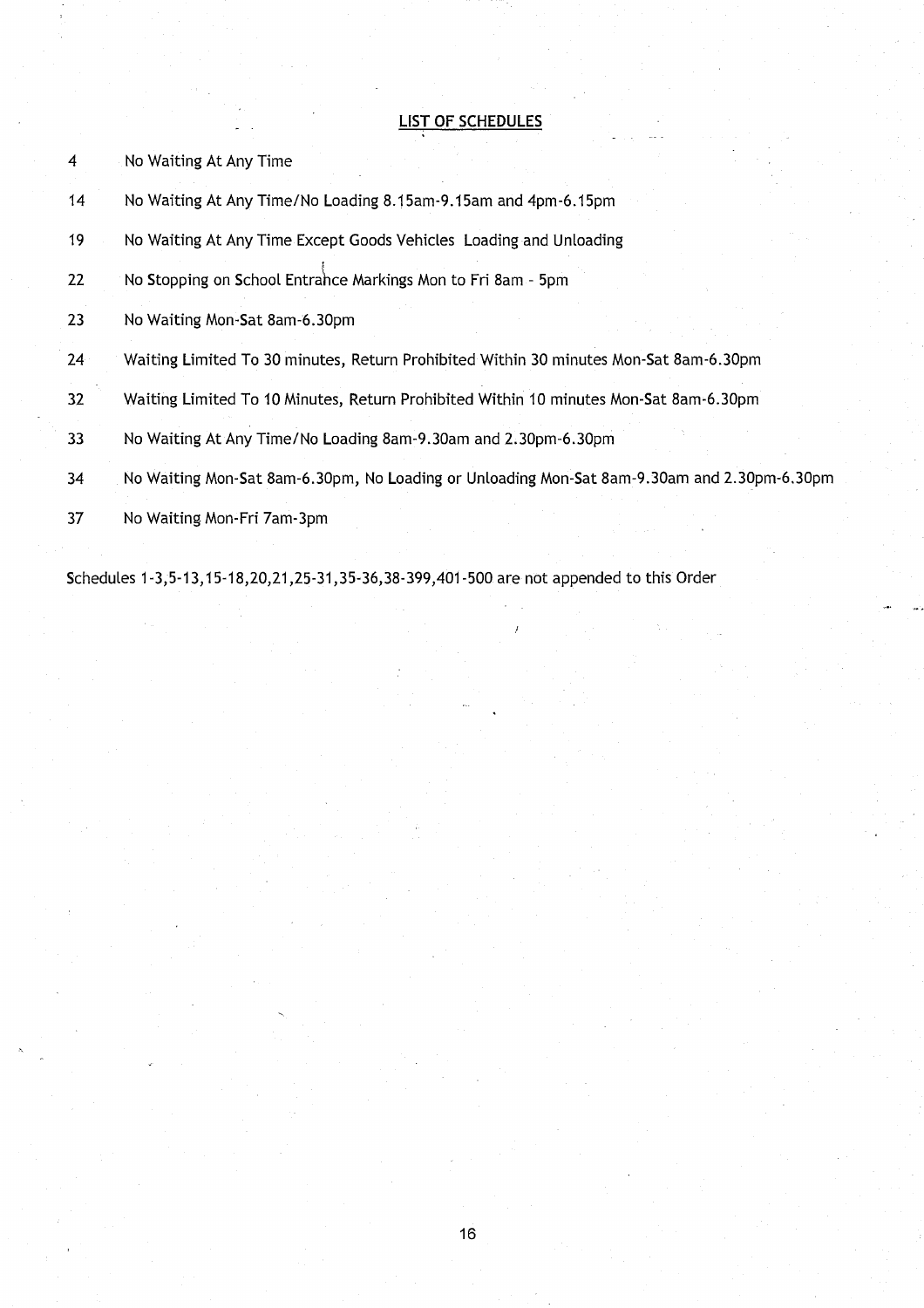## **Schedule No . 4 No Waiting** At Any Time

**(1) Norcot Road**, **south**-**west side** from a point 125 metres south-east of its junction with School Road to a point 228 metres south-east of that junction **(2) St Michael**' **s Road, south**-**west side** from a point 16 metres south-east of its junction with Woodland Drive to a point 13 metres north-west of that junction (3) Woodland **Drive**, **north**-**west side** from its junction with St Michael's Road to a point 10 metres south-west of that junction **(4) Woodland** Drive, **south**-**east side** from its junction with St Michael's Road to a point 10 metres south-west of that junction (5) The Triangle, **west side** from its junction with the north side to a point 15 metres south of that junction (6) The **Triangle, north side** the north end for its entire length (7) The Triangle, **east side** from its junction with the north side to a point 15 metres south of that junction (8) Corwen **Road**, **north**-**east side** from a point 21 metres west of its junction with Teviot Road to a point 98 metres south of that junction (9) Corwen **Road, south**-**west side** from a point 53 metres north of its junction with Ash Road to a point 36 metres north-west of that point (10) Corwen **Road**, **south** -**west side** from a point 18 metres south of its junction with Ash Road to a point 14 metres north of that junction **(11) Kentwood Hill, north**-**west side** from a point 30 metres north-east of its junction with Armour Road to a point 65 metres north-east of that point **(12) Norcot Road**, **north**-**east side** from a point 40 metres south-east of its junction with Kentwood Hill to a point 50 metres south-east of that point **(13) Norcot Road**, **north** -**east side** from a point 145 metres south-east of its junction with Kentwood Hilt to a point 75 metres south-east of that point **(14) Norcot Road**, **north**-**east side** from a point 275 metres south-east of its junction with Kentwood Hill to a point 60 metres south-east of

that point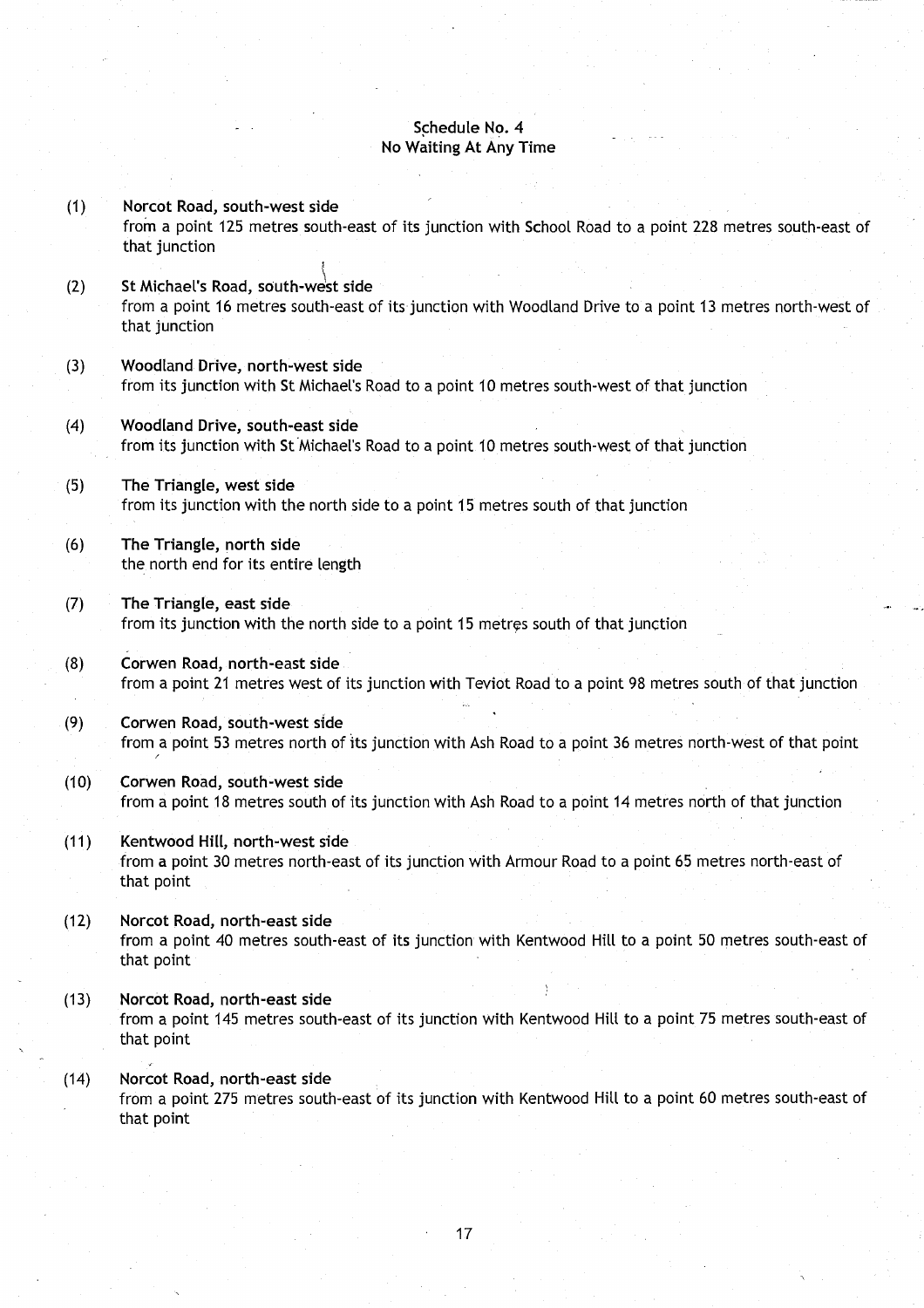**(15) Norcot Road**, **south**-**west side**

from a point 80 metres south-east of its junction with School Road to a point 90 metres south-east of that point

- **(16) Norcot Road**, **south**-**west side** from a point 230 metres south-east of its junction with School Road to a point 27 metres south-east of its junction with Blundells Road
- (17) Norcot **Road, north-east si <sup>e</sup>** from a point 145 metres sodth-east of its junction with Kentwood Hill to a point 75 metres south-east of that point
- **(18) Norcot Road**, **north**-**east,side** from its junction with School Road to a point 153 metres south-east of that junction
- **(19) Norcot Road**, **north**-**east side** from a point 177 metres south-east of its junction with School Road to a point 57 metres south-east of that point
- (20) Norcot **Road**, **south**-**west side** from its junction with School Road to a point 24 metres south-east of that junction
- (21) City Road, **south side**

Between a point 11 metres west of the junction with Glenwood Drive and a point 11 metres east of that junction.

- **(22) Glenwood Drive** , **west side** Between the junction with City Road and a point 11 metres south of that junction .
- **(23) Glenwood Drive**, **east side** Between the junction with City Road and a point 11 metres south of that junction .
- (24) Armour **Road**, **east side** Between a point 32 metres north of the junction with Polstead Road and a point 22 metres south of that junction.
- (25) St. **Michael**' **s Road**, **north side** Between a point 19 metres west of the junction with Woodland Drive and a point 44 metres east of that point.
- (26) Oxford **Road, both side <sup>s</sup>** Between its junction with Oxford Road/Kentwood Hill roundabout to the Borough boundary.
- **(27)** Elsley Road Northwest side From its junction with Oxford Road to a point 34 metres southwest of that junction .
- **(28) Elsley Road Southeast side** From its junction with Oxford Road to a point 35 metres southwest of that junction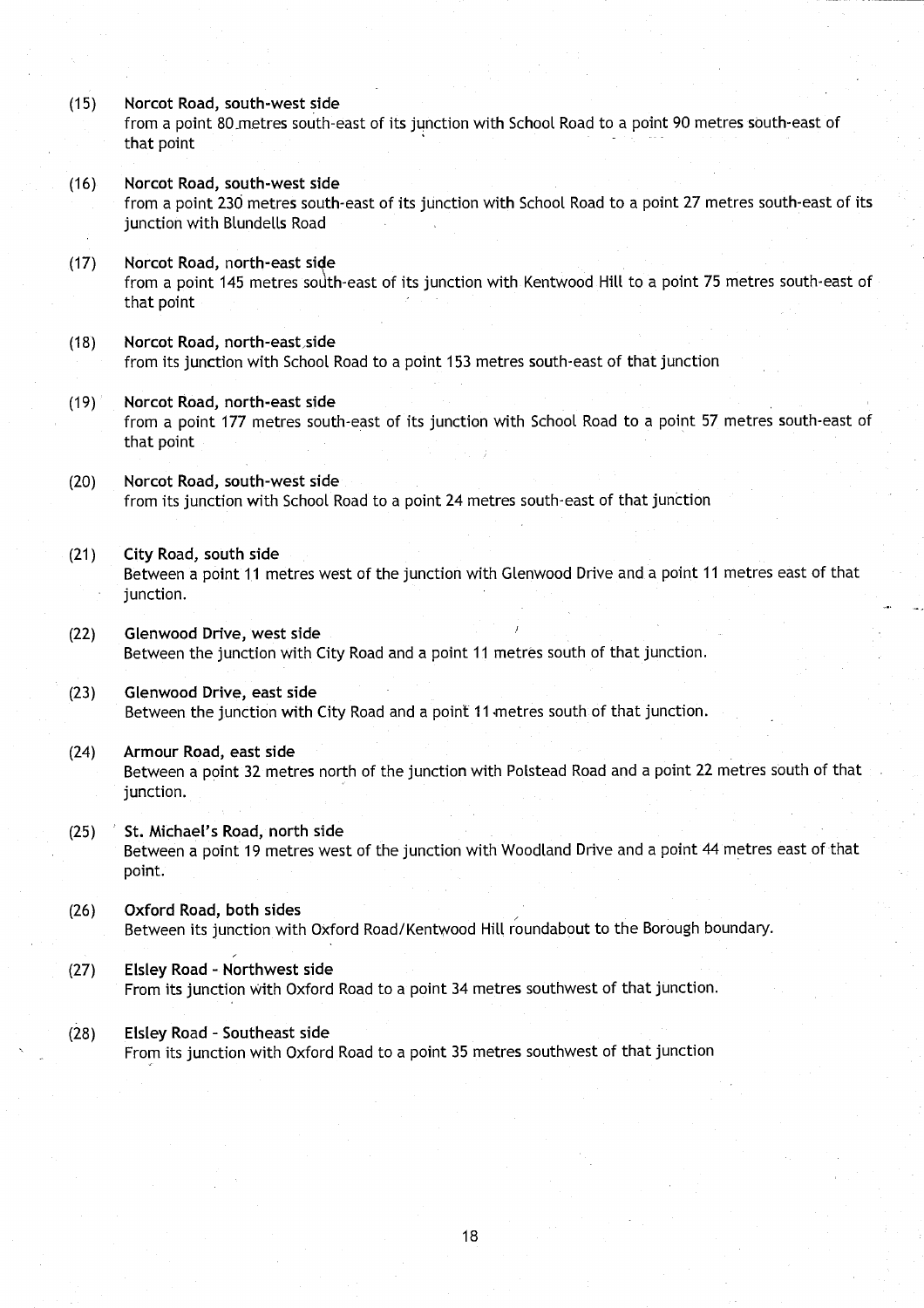#### **Schedule No. 14**

## **No Waiting** At Any Time/**No Loading 8.15am-9**. **15am and 4pm-6 .15pm**

- **(29) Park Lane**, **north-west side** from a point 46 metres south-west of its junction with Chapel Hill to a point 100 metres south-west of that junction
- **(30) Park Lane**, **north**-**west side** from its junction with Chapel Hill to a point 25 metres south-west of that junction
- (31) St Michael'**s Road**, **west side** from its junction with The Meadway to a point 22 metres north of that junction
- (32) The **Meadway** , **north side** from a point 20 metres east of its junction with St Michael's Road to a point 42 metres west of that junction
- (33) The Meadway, **south side** from a point 110 metres west of its junction with New Lane Hill to a point 70 metres west of that point
- (34) Park Lane, **north**-west side from a point 61 metres south-west of its junction with Chapel Hill to a point 40 metres south-west of that point
- **(35) Park Lane**, **north**-**west side** from its junction with Chapel Hill to a point 21 metres south-west of that junction
- **(36) Park Lane, south-east side** from a point 18 metres south-west of its junction with Mayfair to a point 17 metres north-east of that junction
- (37) Park Lane, **south**-**east side** from a point 64 metres north-east of its junction with Mayfair to its junction with School Road
- **(38)** School Road, north-west side from its junction with Chapel Hill to a point 21 metres north-east of that junction
- **(39) School Road**, **north**-**west side** from a point 47 metres north-east of its junction with Downing Road to a point 13 metres north-east of that point
- **(40) School Road**, **north** -**west side** from a point 24 metres south-west of its junction with Westwood Road to a point 24 metres north-east of that junction
- **(41) School Road**, **north**-**west side** from its junction with Armour Road to a point 18 metres south-west of that junction
- **(42) School Road**, **south**-**east side** from a point 32 metres south-west of its junction with Beechwood Avenue to its junction with School Road
- **(43) School Road**, **south-east side** from a point 12 metres south-west of its junction with St Michael's Road to a point 13 metres north-east of that junction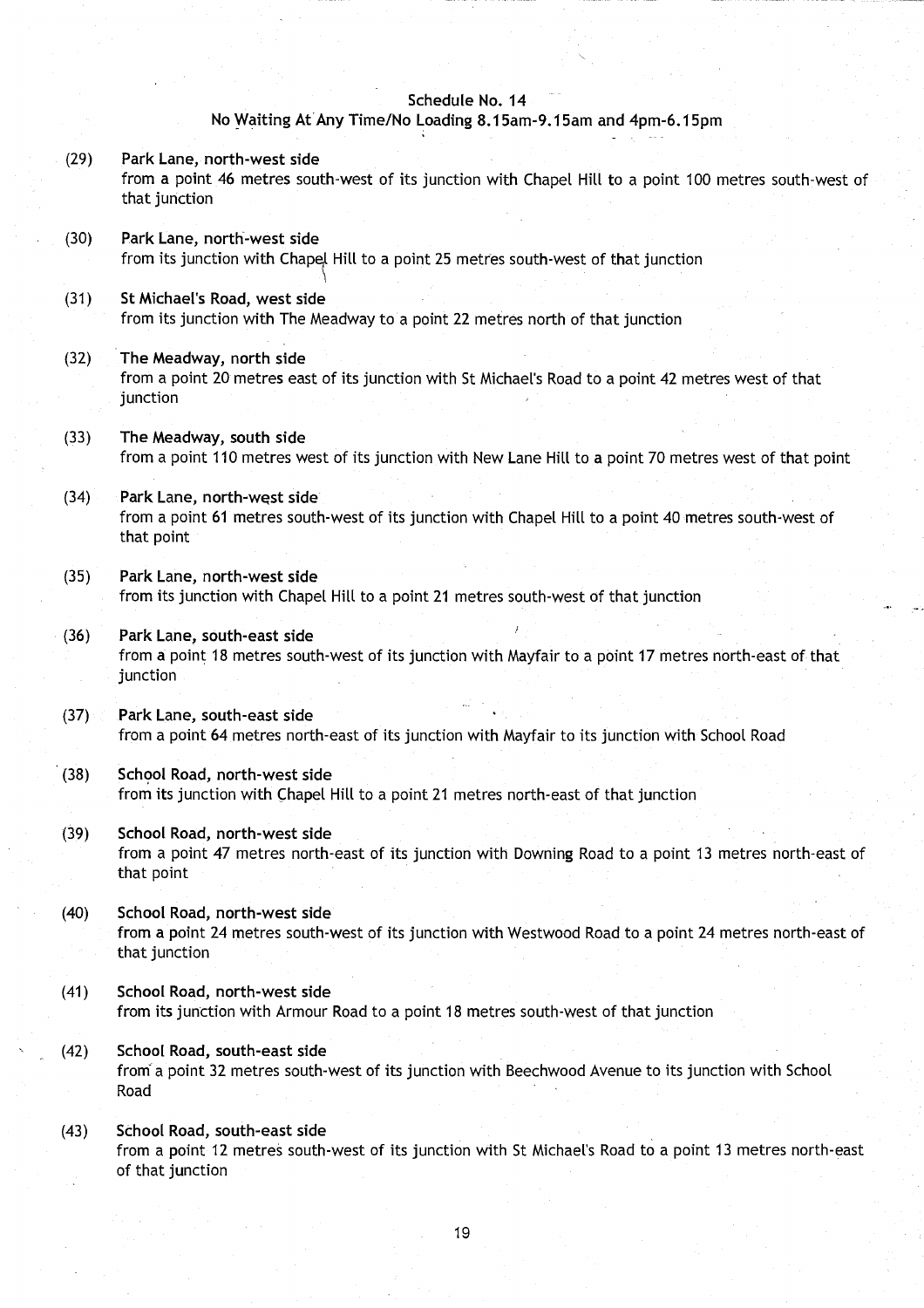- (44) School **Road**, **south**-**east side** from a point 32 metres north-east of its junction with St Michael's Road to a point 47 metres north-east of that point
- **(45) School Road**, **south-east sid e** from its junction with Norcot Road to a point 16 metres south-west of that point
- (46) Chapel **Hill, west side** from its junction with Park Lane to a point 22 metres north of that junction

ti

- (47) Chapel Hill, **east side** from its junction with School Road to a point 21 metres north of that junction
- (48) Westwood **Road**, **west side** from its junction with School Road to a point 25 metres north of that junction
- (49) Westwood **Road**, **east side** from its junction with School Road to a point 42 metres north of that junction
- (50) Armour **Road**, **south**-**west side** from its junction with School Road to a point 33 metres north of that junction
- **(51) Armour Road, north-east side** from its junction with Kentwood Hill to a point 27 metres north of that junction
- **(52) Kentwood Hill, north**-**west side** from its junction with Armour Road to a point 30 metres north-east of that junction
- **(53) Kentwood Hill, south**-**east side** from its junction with Norcotl Road to a point 50 metres east of that junction
- **(54) Norcot Road**, **north** -**east side** from its junction with Kentwood Hill to a point 40 metres east of that junction
- **(55) Norcot Road, south**-**west side** from its junction with School Road to a point 20 metres south-east of that junction
- (56) Mayfair, **south-west side** from its junction with Park Lane to a point 33 metres south-east of that junction
- (57) Mayfair, **north**-**east side** from its junction with Park Lane to a point 33 metres south-east of that junction
- **(58) St Michael**'**s Road, east side** from its junction with The Meadway to a point 25 metres north of that junction
- **(59) School Road**, **south**-**east side** from a point 46 metres north-east of its junction with Beechwood Avenue to a point 32 metres southwest of that junction
- **(60) Park Lane, east side** from its junction with the Borough Boundary to a point 69 metres north of its junction with Halls Road

### **(61) Halls Road**, **north side** from its junction with Park Lane to a point 38 metres east of that junction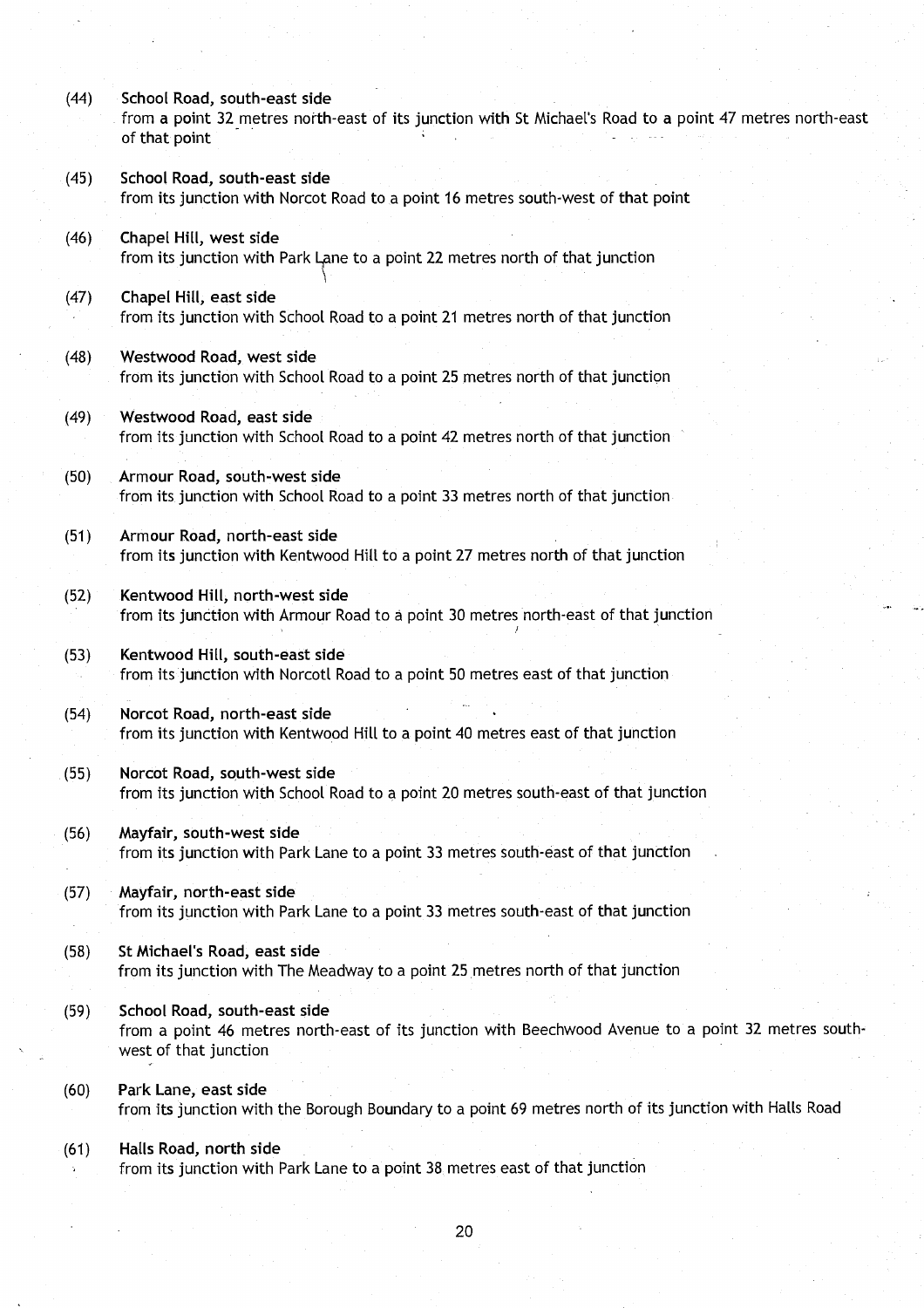- **(62) Halls Road**, **south sid e** from its junction with the Borough Boundary to a point 65 metres east of that junction
- **(63) Norcot Road**, **north side** from a point 190 metres west of its junction with Pottery Road to a point 100 metres east of that junction
- **(64) Norcot Road**, **south side** from a point 35 metres west of its junction with Church End Lane to a point 263 metres east of that junction
- **(65) Chichester Road** , **north side** from its junction with Church End Lane to a point 18 metres west of that junction
- **(66) Chichester Road**, **south side** from its junction with Church End Lane to a point 18 metres west of that junction
- (67) Pottery **Road, west side** from its junction with Norcot Road to a point 25 metres north of that junction
- **(68) Potte**ry **Road**, **east side** from its junction with Norcot Road to a point 25 metres north of that junction
- **(69) Park Lane**, **west side** from its junction with the Borough Boundary to a point 45 metres north of that junction
- (70) Park Lane, **south**-**east side** from a point 17 metres north-east of its junction with Mayfair to a point 10 metres north-east of that point

## **Schedule No . 1 9**

**No Waiting** At Any Time **Except Goods Vehicles Loading or Unloading**

**(71) Norcot Road**, **north side** From a point 53 metres west of its junction with Pottery Road to a point 20 metres west of that point .

#### **Schedule No. 22**

**No Stopping Mon-Fri 8am-5pm On School Entrance Markings**

# **(72) Downing Road**, **west side** Between a point 20.5 metres north of the junction with School Road and a point 52 metres north of that junction.

- **(73) Recreation Road** , **south west side** Between a point 156 metres south-east of the junction with School Road and a point 193.5 metres southeast of that junction.
- (74) Service **Road to Upcroft** Primary School off Pottery **Road**, **north side** From a point 25 metres west of its junction with Pottery Road, west for a distance of 26 metres .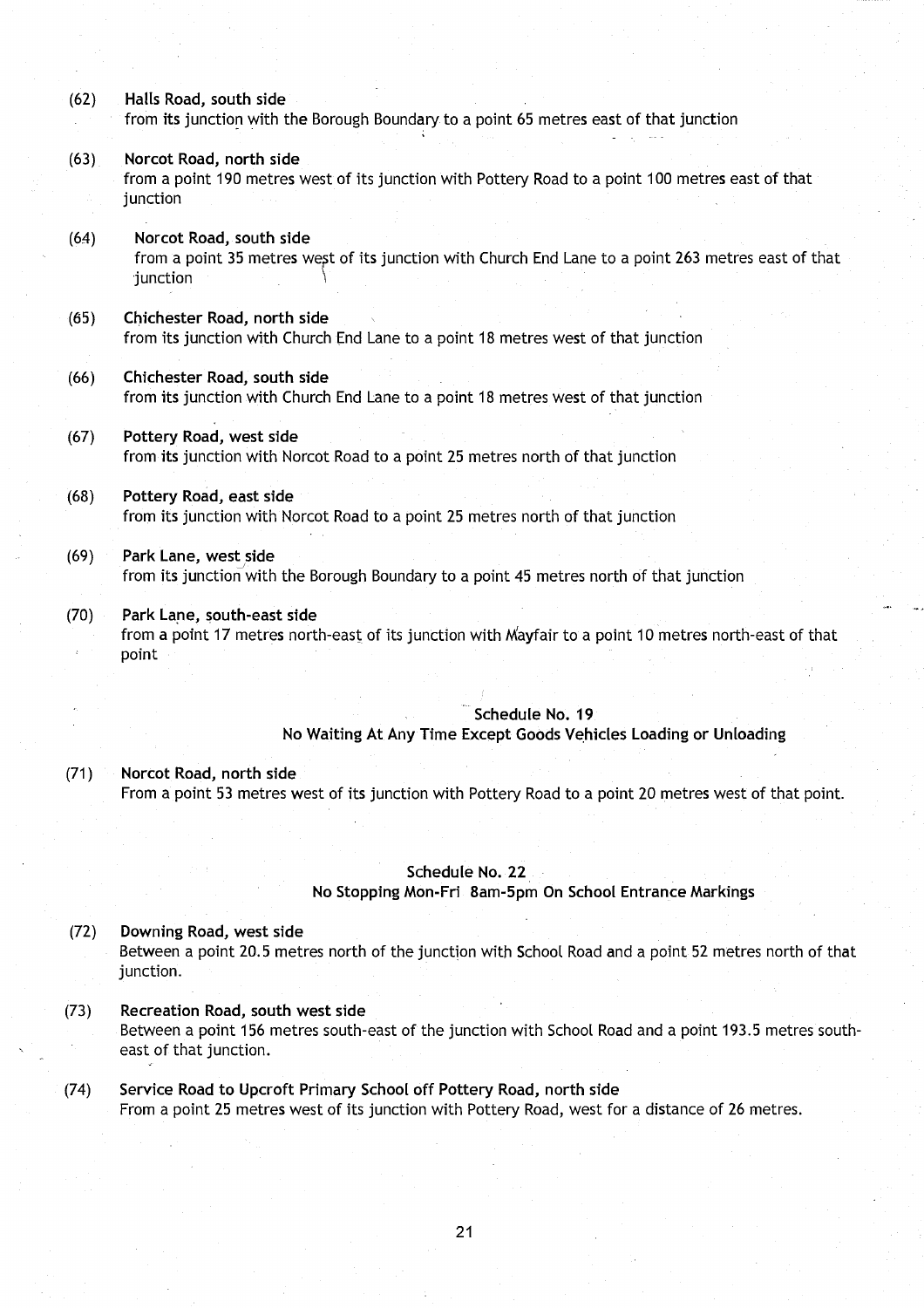#### **Schedule No. 23 No Waiting Mon-Sat 8am-6 .30pm**

- (75) Oak Tree **Road, north side** from its junction with Kentwood Hill to a point 30 metres west of that junction
- (76) Oak Tree **Road**, **south side** from its junction with Kentwood Hill to a point 30 metres west of that junction
- (77) The **Triangle**, **west side** from its junction with St Michael's Road to a point 15 metres south of its junction with the north end
- (78) The Triangle, **east side** from a point 15 metres south of its junction with the north side to a point 14 metres south of that point
- (79) The Triangle**, east side** from its junction with Walnut Way to its junction with St Michael's Road
- (80) Walnut Way**, north side** from its junction with The Triangle to a point 119 metres east of that junction
- **(81)** Walnut Way, south side from its junction with The Triangle to a point 53 metres east of that junction
- **(82) Dunstall Close, north** -**east side** from its junction with School Road to a point 73 metres north-west of that junction
- **(83)** Dunstall Close, south-west side from its junction with School Road to a point 66 metres north-west of that junction
- **(84) School Road**, **north**-**west side** from a point 21 metres north-east of its junction with Chapel Hill to a point 12 metres north-east of that point
- **(85) School Road, north** -**west side** from a point 17 metres north-east of its junction with Downing Road to a point 33 metres south-west of that junction
- **(86) School Road**, **north-west side** from a point 24 metres north-east of its junction with Westwood Road to a point 296 metres south-west of its junction with Armour Road
- **(87) School Road**, **north** -**west side** from a point 212 metres south-west of its junction with Armour Road to a point 48 metres south-west of that point
- **(88) School Road**, **north**-**west side** from a point 18 metres south-west of its junction with Armour Road to a point 142 metres south-west of that point
- **(89) School Road**, **south-east side** from a point 32 metres south-west of its junction with Beechwood Avenue to a point 12 metres southwest of its junction with St Michael's Road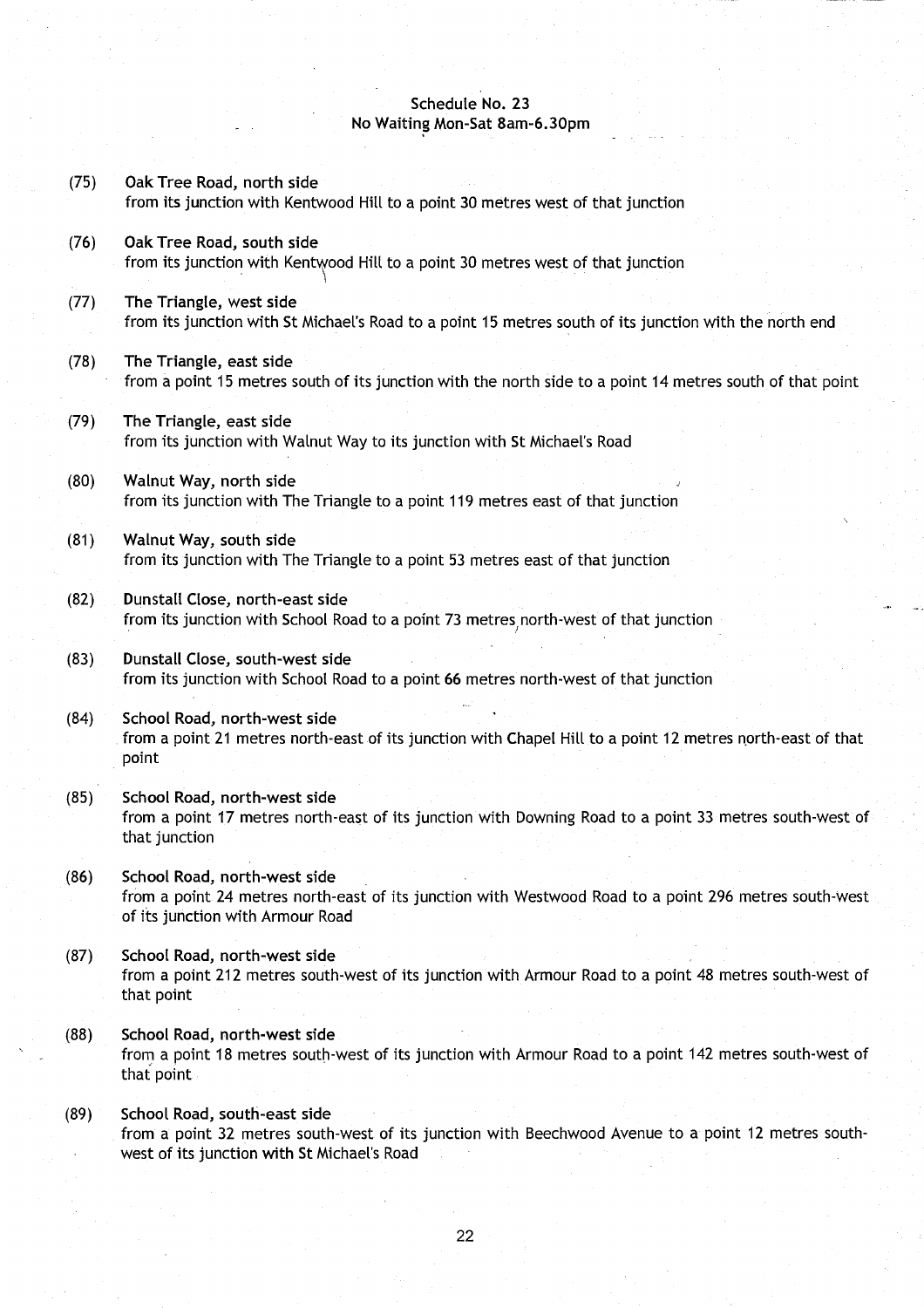- **(90) School Road**, **south**-**east side** from a point 13 metres north-east of its junction with St Michael's Road to a point 19 metres north-east of that point
- **(91) School Road**, **south side** from a point 16 metres south-west of its junction with Norcot Road to a point 79 metres north-east of its junction with Cowren Road
- **(92) School Road**, **south**-**east side** from a point 15 metres south-west of its junction with Corwen Road to a point 79 metres north-east of its junction with St Michael's Road
- **(93) Downing Road**, **north**-**east side** from its junction with School Road to a point 29 metres north-west of that junction
- **(94) Downing Road**, **south**-**west side** from its junction with School Road to a point 27 metres north-west of that junction
- **(95) Westwood Road**, **west side** from a point 25 metres north of its junction with School Road to a point 180 metres north of that point
- (96) Westwood **Road**, **west side** from a point 42 metres north of its junction with School Road to its junction with Victoria Road
- **(97) Recreation Road**, **north**-**east side** from its junction with School Road to a point 18 metres south-east of that junction
- **(98) Recreation Road**, **south**-**west side** from its junction with School Road to a point 18 metres south-east of that junction
- **(99) Blundells Road**, west side from its junction with Norcot Road to a point 18 metres south of that junction
- **(100) Blundells Road**, **east side** from its junction with Norcot Road to a point 64 metres south of that junction
- (101) St Michael **'s Road**, **north**-**east side** from its junction with School Road to a point 23 metres south-east of that junction
- (102) St Michael'**s Road**, **north**-**east side** from a point 15 metres north-west of its junction with The Triangle to a point 37 metres south-east of that junction
- **(103) St Michael**' **s Road**, **south**-**west side** from its junction with School Road to a point 157 metres south-east of that junction
- (104) Armour **Road, north**-**east side** from a point 36 metres south-east of its junction with Polsted Road to a point 27 metres north-west of that junction
- (105) Armour **Road, north-east side** from its junction with Lower Armour Road to a point 42 metres south-east of that junction
- **(106) Armour Road**, **south**-**west side** from its junction with School Road South West and South sides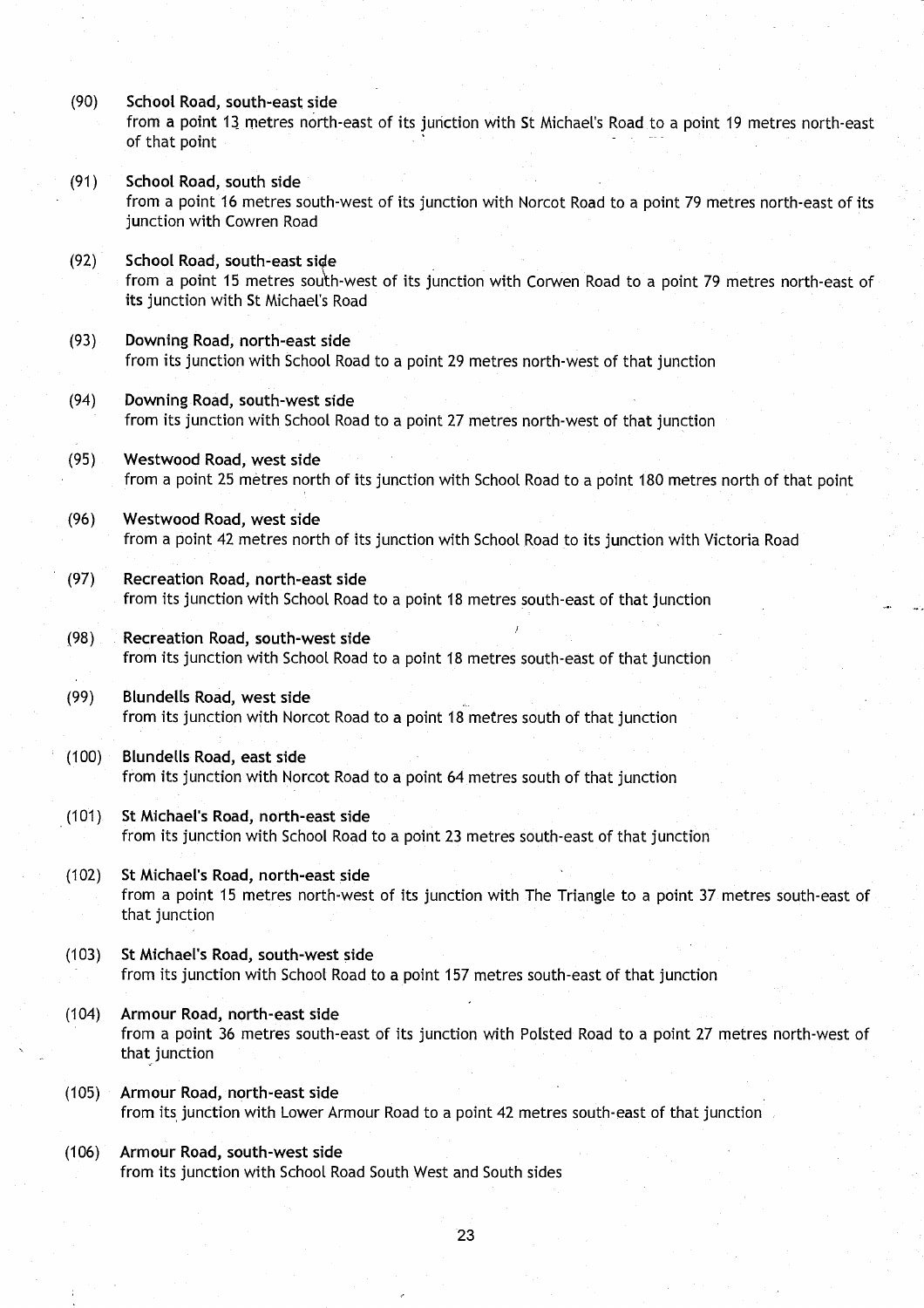(107) Armour **Road**, **east side**

Between a point 22 metres south of the junction with Polstead Close and a point 38 metres south of that junction.

- **(108) Park Lane**, **north**-**west side** from a point 101 metres south-west of its junction with Chapel Hill to a point 18 metres south-west of its junction with Berkshire Drive
- **(109) Park Lane**, **south**-**east side ,** from a point 18 metres south-west of its junction with Mayfair to a point 101 metres south-west of that point
- **(110) Park Lane**, **south**-**east side** from a point 17 metres north-east of its junction with Mayfair to a point 47 metres north-east of that point
- **(111) Victoria Road** , **north side** from its junction with Armour Road to a point 27 metres west of that junction
- (112) Victoria **Road**, **south side** from its junction with Armour Road to a point 27 metres west of that junction
- **(113) School Road**, **south east side** from its junction with St Michael's Road to a point 62 metres south-west of that junction
- **(114) Recreation Road**, **west side** from a point 18 metres south-east of its junction with School Road to a point 21 metres south-east of its junction with Green Acre Mount
- **(115)** Kentwood Hill, east side from a point 27 metres south of its centre line of the footpath from Kentwood Hill to Rodway Road to a point 91 metres north of that point
- **(116) Kentwood Hill, west sid e** from its junction with Armour Hill to its junction with Oxford Road

## **Schedule No. 24**

**- Waiting Limited To 30 minutes**, **Return Prohibited** Within 30 **minutes Mon-Sat 8am** -**6.30pm**

- **(117) Park Lane**, **north**-**west side** from a point 14 metres south-west of its junction with Chapel Hill to a point 43 metres south-west of that junction
- **(118) Park Lane**, **north**-**west side** from. a point 21 metres south-west of its junction with Chapel Hill to a point 40 metres south-west of that point
- **(119) School Road**, **north**-**west side** from a point 33 metres north-east of its junction with Chapel Hill to a point 33 metres south-west of its junction with Downing Road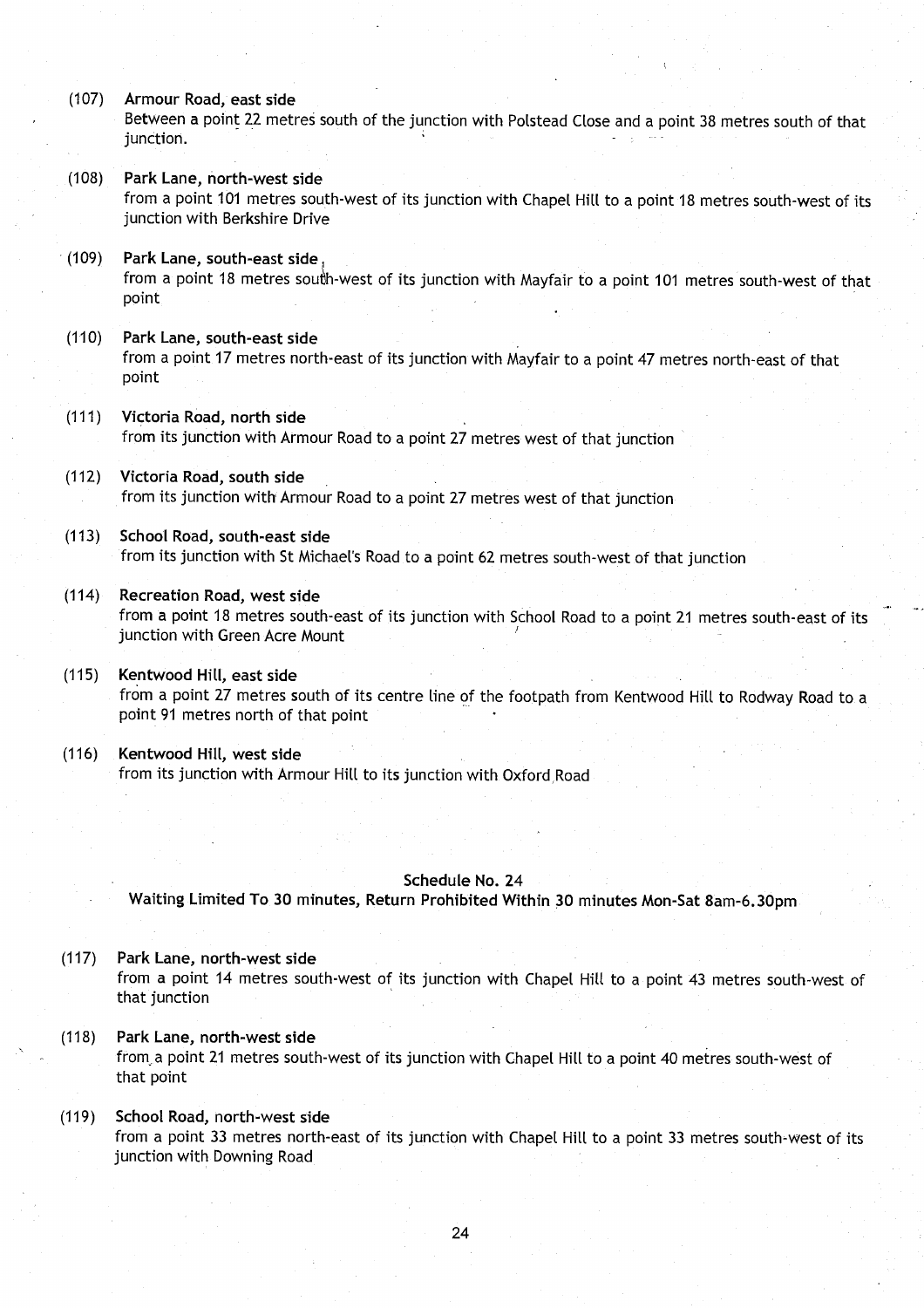**(120) School Road**, **north**-**west side**

from a point 17 metres north-east of its junction with Downing Road to a point 30 metres north-east of that point

- **(121) School Road**, **north**-**west side** from a point 60 metres north-east of its junction with Downing Road to a point 24 metres south-west of its junction with Westwood Road
- (122) School **Road**, **north-west side** from a point 260 metres south-west of its junction with Armour Road to a point 36 metres south-west of that point
- (123) School **Road**, **north**-**west side** from a point 160 metres south-west of its junction with Armour Road to a point 52 metres south-west of that point
- (124) Armour **Road, north** -**east side** from a point 27 metres north-west of its junction with Kentwood Hill to a point 36 metres south-east of its junction with Polsted Road
- **(125) Norcot Road**, **north**-**east side** from a point 90 metres south-east of its junction with Kentwood Hill to a point 55 metres south-east of that point
- **(126) Norcot Road**, **north** -**east side** from a point 220 metres south-east of its junction with Kentwood Hill to a point 55 metres south-east of that point
- (127) Norcot **Road, south-west side** from a point 20 metres east of its junction with School Road to a point 60 metres south-east of that point
- **(128) Norcot Road**, **south**-**west side** from a point 170 metres north-east of its junction with School Road to a point 60 metres south-east of that point
- **(129) St Michael**'**s Road**, **north**-**east side** from a point 23 metres south-east of its junction with School Road to a point 15 metres north-west of its junction with The Triangle
- **(130) Norcot Road**, **north**-**east side** from a point 153 metres south-east of its junction with School Road to a point 24 metres south-east of that point
- **(131) Norcot Road**, **north**-**east side** from a point 235 metres south-east of its junction with School Road to a point 43 metres south-east of that point
- **(132) Norcot Road**, **south**-**west side** from a point 24 metres south-east of its junction with School Road to a point 125 metres south-east of that<sup>-</sup>junction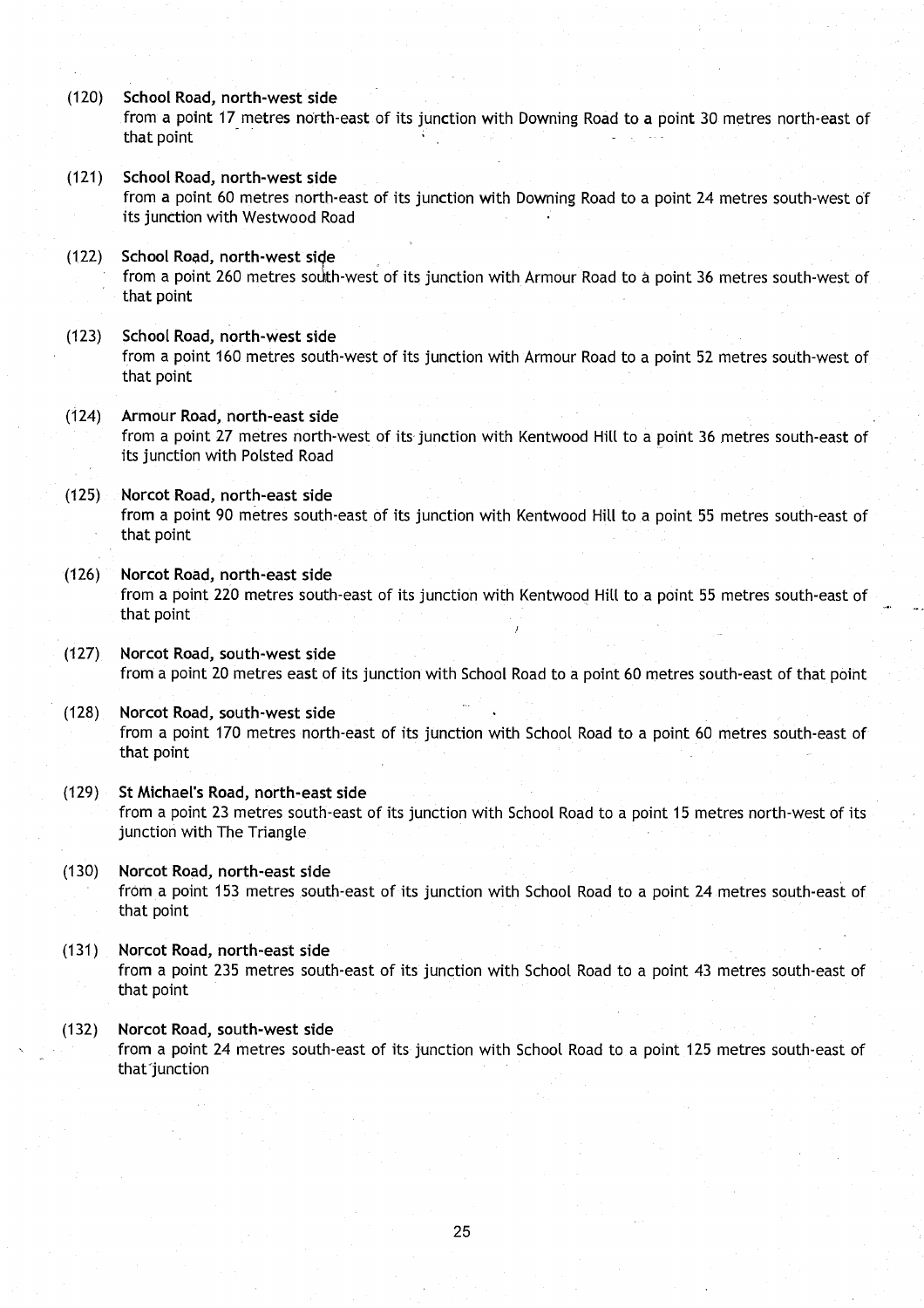#### **Schedule No. 3 2**

### **Waiting** Limited To **10 Minutes, Return Prohibited Within 10 minutes Mon-Sat 8am-6 .30pm**

(133) The Triangle, **east side** from a point 29 metres south of its junction with the north side to its junction with Walnut Way

#### **Schedule No. 33**

**No Waiting At** Any Time/**No Loading 8am-9** .**30am and 2**. **30pm**- **6 .30pm**

- (134) Corwen **Road**, **south** -**west side** from its junction with School Road to a point 15 metres south-east of that junction
- (135) Corwen **Road**, **north**-**east side** from a point 70 metres north of its junction with Gratwicke Road to a point 19 metres south-east of that junction
- (136) Corwen **Road**, **north**-**east side** from its junction with School Road to a point 25 metres south-east of that junction
- (137) Walnut Way, **north**-**west side** from its junction with Corwen Road to a point 18 metres south-west of that junction
- (138) Walnut Way, **south**-**east side** from its junction with Corwen Road to a point 22 metres, south-west of that junction
- **(139) Gratwicke Road** , **north**-**west side** from its junction with Corwen Road to a point 15 metres north-east of that junction
- (140) Gratwicke **Road**, **south-east side** from its junction with Corwen Road to a point 15 metres north of that junction
- **(141) School Road**, **east side** from its junction with Corwen Road to a point 15 metres south of that junction
- (142) School **Road**, **east side** from its junction with Corwen Road to a point 15 metres north of that junction
- (143) Corwen **Road**, **south**-**west side** from a point 31 metres north-west of its junction with Walnut Way to a point 48 metres south-east of that junction

## **Schedule No . 34**

**No Waiting Mon-Sat 8am-6** .**30pm, No Loading or Unloading Mon-Sat 8am-9 .30am and 2 .30pm**-**6.30pm**

## (144) Corwen **Road, south**-**west side**

from a point 15 metres east of its junction with School Road to a point 31 metres west of its junction with Walnut Way